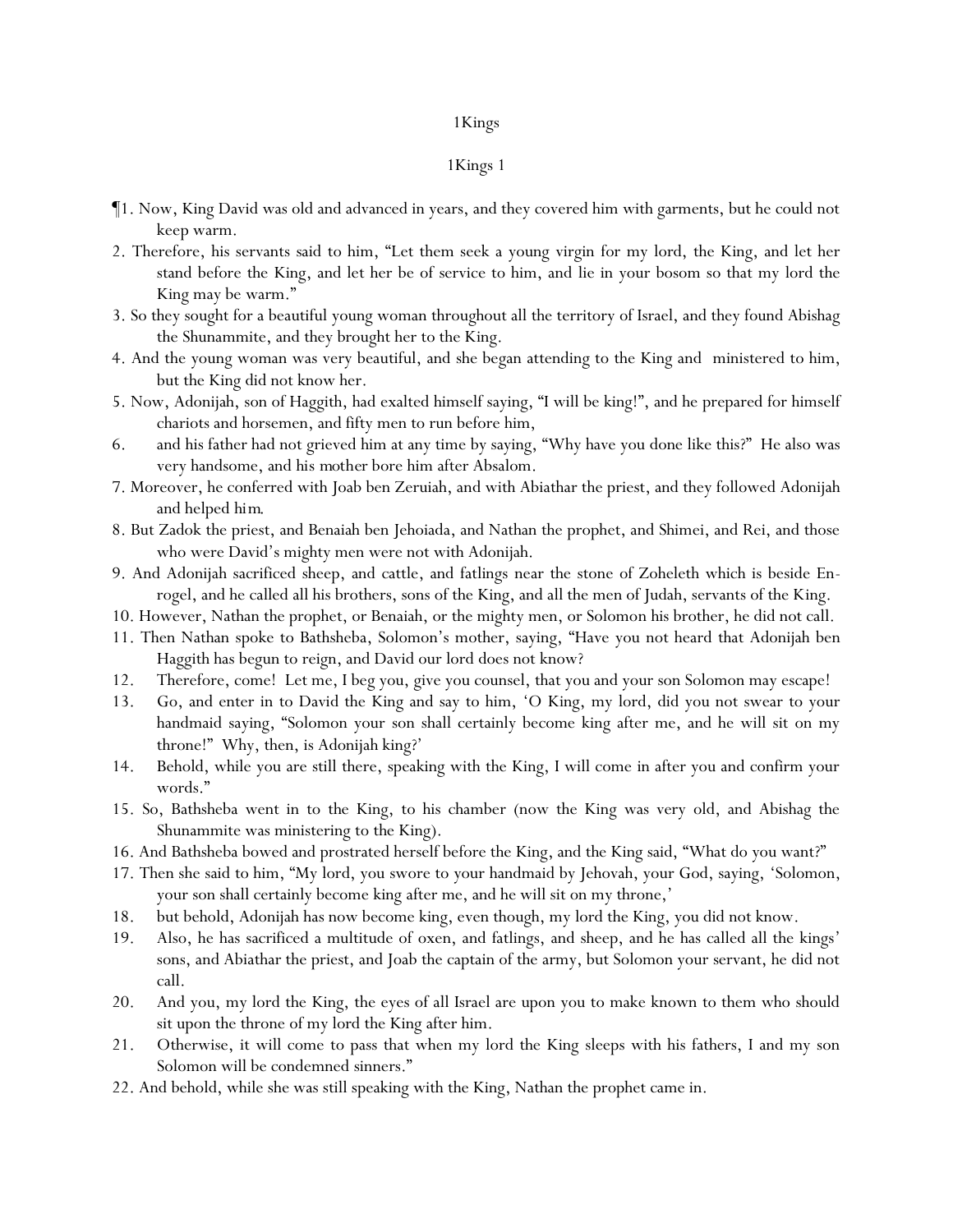- 23. And they announced to the King, "Behold, Nathan the prophet!" And he entered in before the King, and prostrated himself before the King, with his face to the ground.
- 24. And Nathan said, "My lord the King, you have said, 'Adonijah will reign after me, and he will sit on my throne,'
- 25. for he has gone down today and is sacrificing a multitude of oxen, and fatlings, and sheep, and he has called all the King's sons, and captains of the army, and Abiathar the priest. And behold, they are eating and drinking before him, and they are saying, '*Long* live King Adonijah!'
- 26. But me, your servant, and Zadok the priest, and Benaiah ben Jehoiada, and Solomon your servant, he did not call.
- 27. If this thing has been done by my lord the King, then you did not tell your servant who will sit on the throne of my lord the King after him!"
- 28. Then David the King answered and said, "Call Bathsheba to me!" And she entered into the King's presence, and stood before the King.
- 29. And the King swore and said, "As Jehovah lives, who redeemed my life from all distress,
- 30. just as I swore to you by the LORD God of Israel, saying, 'Surely, Solomon your son will be king after me, and he will sit on my throne in my stead,' so I will certainly do this day!"
- 31. Then Bathsheba bowed her face to the earth, and prostrated herself before the King, and said, "Let my lord, David the King, live forever!"
- 32. And King David said, "Call Zadok the priest, and Nathan the prophet, and Benaiah ben Jehoiada to me," and they entered in before the King.
- 33. Then the King said to them, "Take the servants of *y*our lord with *y*ou, and have my son Solomon to ride on my own mule, and bring him down to Gihon,
- 34. and Zadok the priest and Nathan the prophet shall anoint him there as King over Israel, and *y*ou shall blow with the shofar, and declare, 'Long live King Solomon!'
- 35. Then *y*ou shall go up after him, and he shall come in and sit upon my throne, and he shall reign in my stead, for him I commanded to be ruler over Israel and over Judah."
- 36. And Benaiah ben Jehoiada answered the King and said, "Amen! May Jehovah, the God of my lord the King, say so!
- 37. As Jehovah has been with my lord the King, so may He be with Solomon, and make his throne greater than the throne of my lord, King David!"
- 38. Then Zadok the priest went down, and Nathan the prophet, and Benaiah ben Jehoiada, and the Cherethites and the Pelethites, and they mounted Solomon on King David's mule and brought him to Gihon.
- 39. And Zadok the priest took the horn of oil from the tent, and he anointed Solomon, and they blew with the shofar, and all the people said, "Long live King Solomon!"
- 40. And all the people came up after him, and the people were piping with pipes, and rejoicing with great joy such that the earth was rent with the sound of them.
- 41. Then Adonijah and all the guests with him heard it, and they stopped eating. And Joab heard the sound of the shofar and said, "Why is a sound of an uproar in the city?"
- 42. And while he was yet speaking, behold, Jonathan ben Abiathar the priest came in. Then Adonijah said, "Come in, for you are a valiant man and you bring good tidings."
- 43. And Jonathan answered and said to Adonijah, "Truly, our lord David the King has made Solomon king,
- 44. and the King has sent with him Zadok the priest, and Nathan the prophet, and Benaiah ben Jehoida, and the Cherethites, and the Pelethites, and they made him to ride upon the King's mule,
- 45. and Zadok the priest and Nathan the prophet anointed him King in Gihon, and they have gone up from there rejoicing, and the city is in an uproar. This is the sound that *y*ou heard.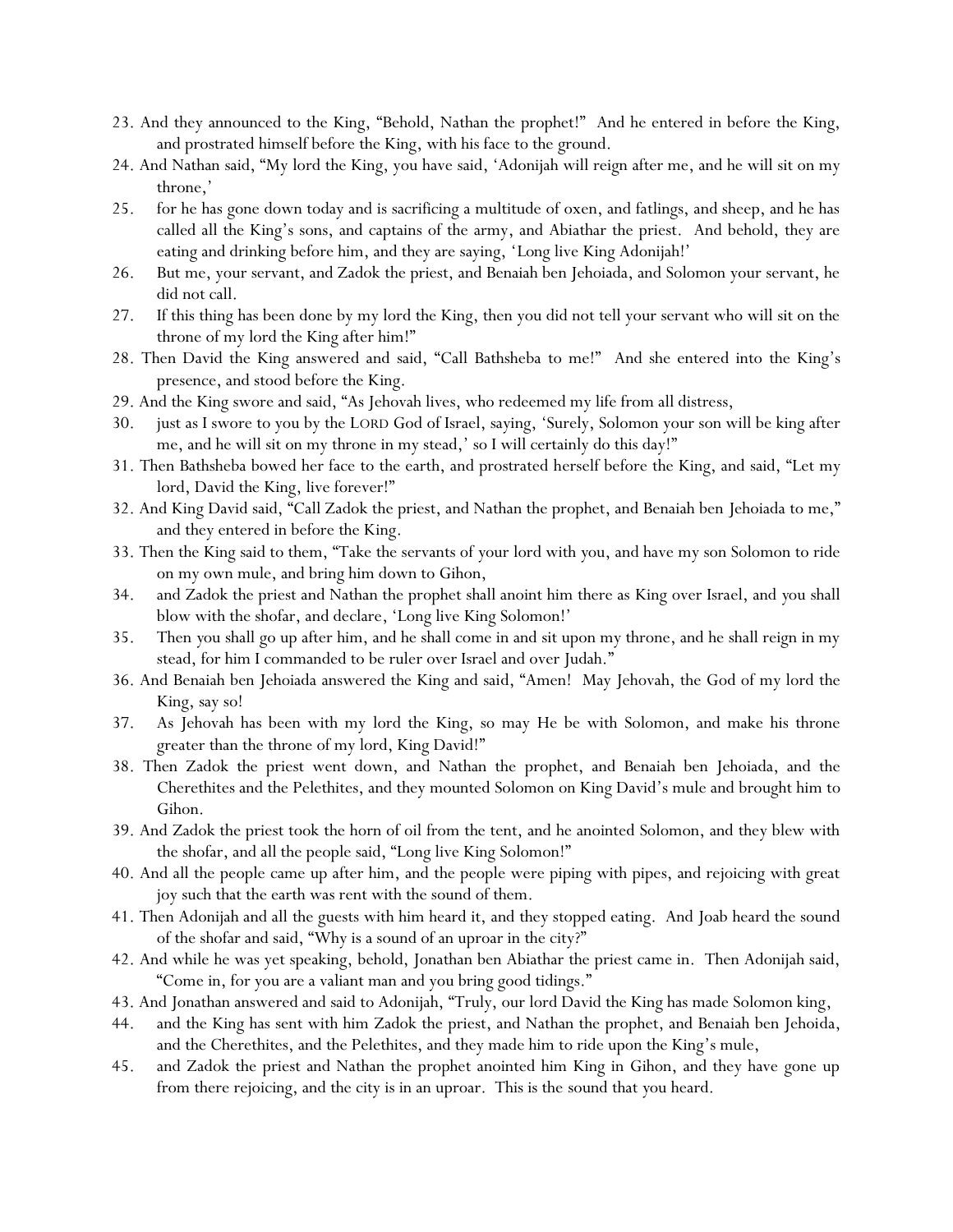- 46. And now, Solomon is sitting on the throne of the kingdom!
- 47. And also the King's servants have come to bless our lord, King David, saying, 'May your God make the name of Solomon better than your name, and his throne greater than your throne!' Then the King worshipped on the bed.
- 48. And the King also said this: 'Blesséd be Jehovah, God of Israel, who this day has given a man to sit on my throne while my eyes can see it.'"
- 49. And all who were called, who were for Adonijah, were terrified and stood up, and they departed, each man went his way.
- 50. And Adonijah was afraid because of Solomon, so he arose, and departed, and took hold of the horns of the altar.
- 51. Then it was reported to Solomon, saying, "Behold, Adonijah fears Solomon the King, and behold, he has taken hold of the horns of the altar, saying, 'Let King Solomon swear to me this day that he will not put his servant to death with the sword.'"
- 52. Then Solomon said, "If he is deserving, not a hair of his will fall to the ground, but if evil be found in him, then he will die."
- 53. And King Solomon sent, and they brought him down from the altar, and he came in and bowed himself to Solomon the King. Then Solomon said to him, "Go to your house!"

- ¶1. Now, the days of David drew near that he should die, and he commanded Solomon his son, saying,
- 2. "I am going the way of all the earth; therefore, be strong and be a man,
- 3. and keep the charge of the LORD your God, to walk in His ways, to keep His statutes, His commandments, and His Judgments, and His testimonies as it is written in the law of Moses, so that you may prosper in all that you do, and wherever you turn,
- 4. so that the LORD may establish His word that He spoke to me, saying, 'If your sons take heed to their way, to walk before me faithfully with all their heart and with all their soul, you will never fail,' He said, 'to have a man on the throne of Israel.'
- 5. Moreover, you also know what Joab, the son of Zeruiah did to me, what he did to the two captains of the armies of Israel, to Abner ben-Ner and to Amasa ben-Jether, that he slew them and shed the blood of war in peacetime, spilling blood of war on his belt that was about his loins and on his sandals that were on his feet.
- 6. Therefore, do according to your wisdom, and do not allow his gray hair go down to sheol in peace.
- 7. But deal kindly with the sons of Barzillai the Gileadite and let them be among those who eat at your table, for thus they came to me when I fled from before Absalom your brother.
- 8. Behold, also with you is Shimei ben-Gera, the Benjamite from Bahurim, who cursed me with a grievous curse on the day I fled to Mahanaim, but he came down to meet me at the Jordan, and I swore to him by Jehovah, saying, '*May God da mn me* if I put you to death by the sword.'
- 9. But do not leave him unpunished now, for you are a wise man, and you will know what you should do to him, but bring down his gray head with blood to sheol!"
- ¶10. Then David slept with his fathers, and he was buried in the city of David.
- 11. Now the days that David reigned over Israel were forty years. He reigned seven years in Hebron, and he reigned thirty-three years in Jerusalem.
- 12. And Solomon sat upon the throne of David his father, and his kingdom was greatly established.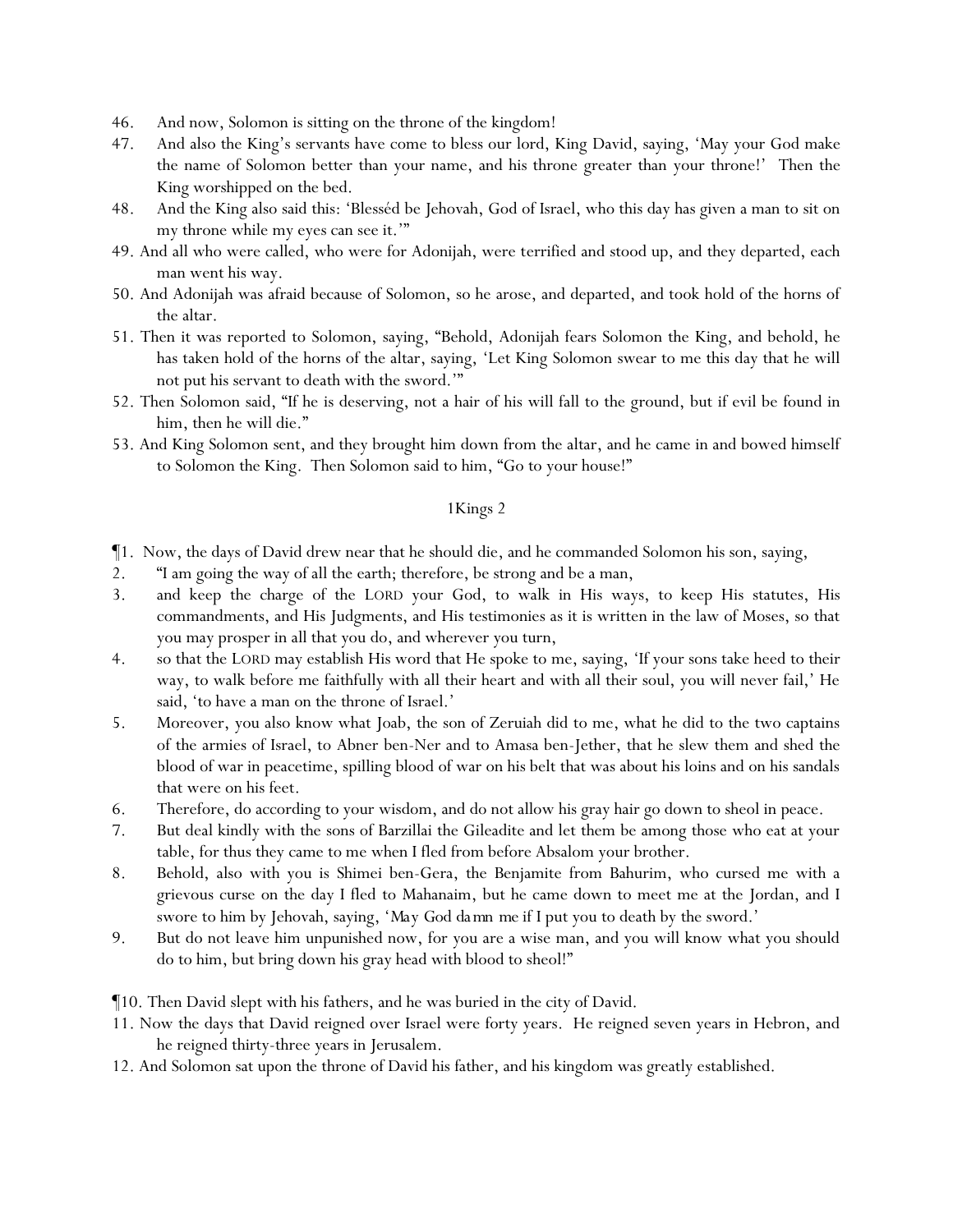- 13. And Adonijah the son of Haggith went to Bathsheba, mother of Solomon, and she said, "Do you come peacefully?" Then he said, "Peacefully."
- 14. Then he said, "I have something to say to you." And she said, "Speak."
- 15. Then he said, "You know that the kingdom would have been mine and that all Israel had set their faces on me to be king, but the kingdom is turned about, and has become my brother's, for it was his from the LORD,
- 16. so, as things are, I would make one request of you. Do not refuse me." And she said to him, "Speak."
- 17. Then he said, "If you will, speak to Solomon the King, for he will not refuse you, that he give to me Abishag the Shunammite to wife."
- 18. And Bathsheba said, "Very well. I will speak to the King for you."
- 19. Then Bathsheba went in to King Solomon to speak to him for Adonijah. And the King stood up to greet her, and bowed to her, then he sat down upon his throne, and a seat was set for the King's mother, and she sat at his right hand.
- 20. And she said, "I would make one small request of you. Do not refuse me." And the King said to her, "Ask me, my mother, for I will not refuse you."
- 21. Then she said, "Let *the King* give Abishag the Shunammite to your brother Adonijah to wife."
- 22. And King Solomon answered and said to his mother, "Now, why are you asking Abishag the Shunammite for Adonijah? Ask for him the kingdom also, for he is my elder brother, and he has both Abiathar the priest and Joab son of Zeruiah!"
- 23. Then King Solomon swore by Jehovah saying, "God do so to me, and more also, if Adonijah has not spoken this word at the expense of his own life!
- 24. And now, as Jehovah lives, who established me and set me on the throne of David my father, and who made for me a house, just as he spoke, surely, Adonijah will be put to death this day!"
- 25. And King Solomon sent by the hand of Benaiah ben-Jehoiada, and he fell upon him and he died.
- ¶26. Then the King said to Abiathar the priest, "Go to Anathoth, to your fields, for you are a dead man. But I will not put you to death on this day because you carried the ark of the Lord GOD before David my father and because you were afflicted in all that my father was afflicted."
- 27. So Solomon cast Abiathar out from being the LORD's priest, to fulfill the word of the LORD which He spoke concerning the house of Eli in Shiloh.
- ¶28. And the report came to Joab (for Joab had turned after Adonijah, although he had not turned after Absalom). Then Joab fled to the tent of the LORD and grasped the horns of the altar.
- 29. And it was reported to King Solomon that Joab had fled to the tent of the LORD and that, behold, *he was* at the altar. And Solomon sent Benaiah ben-Jehoiada, saying, "Go! Fall upon him!"
- 30. So, Benaiah went to the tent of the LORD, and said to him, "Thus says the King, 'Come out!'" and he said, "No, but I will die here." Therefore, Benaiah brought word back to the King, saying, "Thus said Joab, and thus he answered me."
- 31. And the King said to him, "Do as he has said and fall upon him and bury him, that you remove the blood from me and from my father's house which Joab shed without cause.
- 32. And the LORD shall return his blood upon his own head, who fell upon two men more just and better than he and slew them with the sword (my father David not knowing): Abner ben-Ner, captain of the army of Israel, and Amasa ben-Jether, captain of the army of Judah.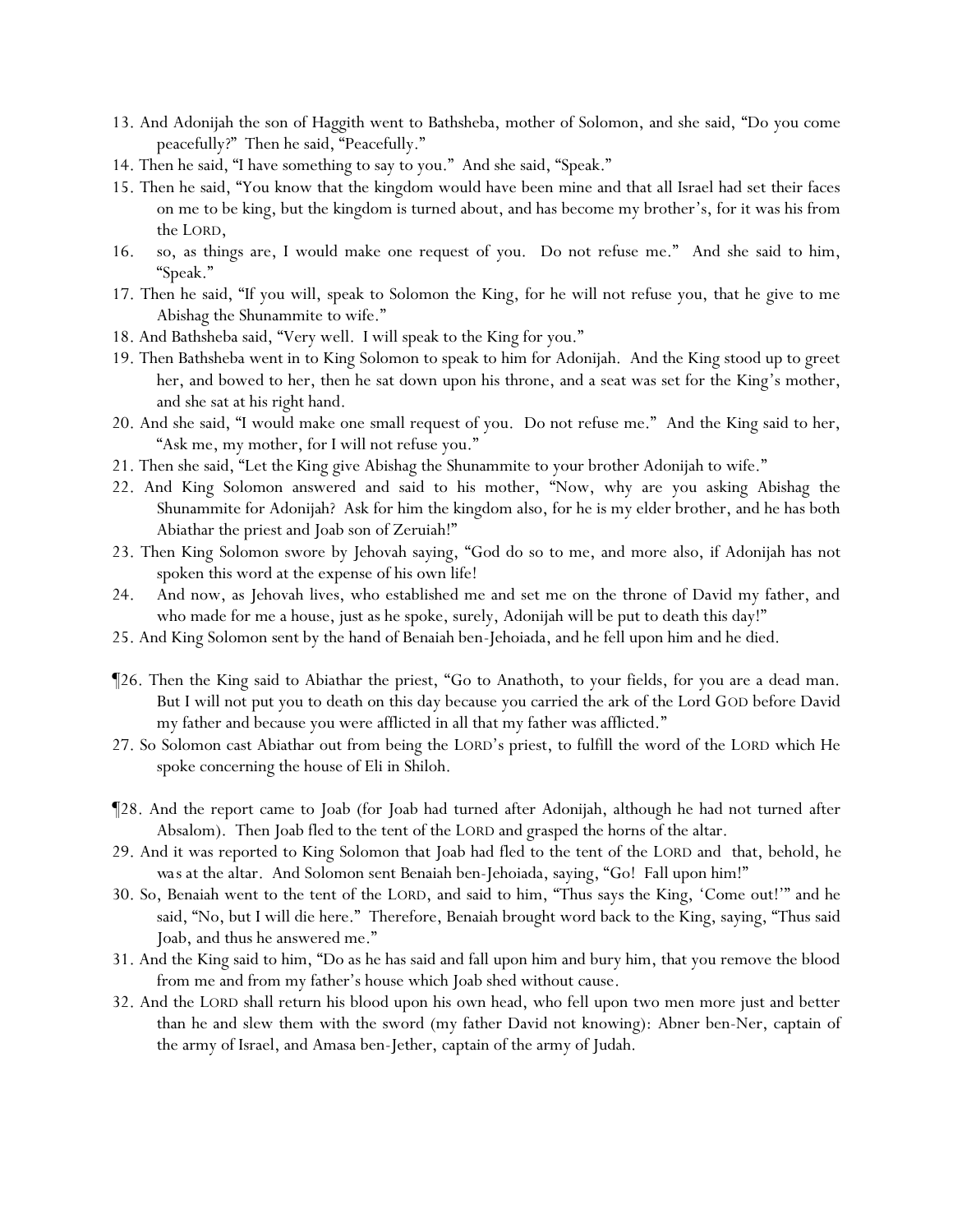- 33. So, their blood will return upon the head of Joab and upon the head of his seed forever. But for David and for his seed, and for his house, and for his throne, there will be peace forever from the LORD."
- 34. Then Benaiah ben-Jehoiada went up and fell upon him, and he killed him, and he was buried in his place in the wilderness.
- 35. And the King appointed Benaiah ben-Jehoiada in his stead over the army, and the King appointed Zadok the priest in the stead of Abiathar.
- 36. And the King sent and called for Shimei, and he said to him, "Build a house for yourself in Jerusalem, and you shall remain there, and from there, you shall not go forth anywhere whatsoever.
- 37. For on the day that you go out and cross over the brook Kidron, know for certain that you will surely die. Your blood will be on your own head."
- 38. Then Shimei said to the King, "The saying is good. As my lord the King has spoken, so will your servant do." And Shimei dwelled in Jerusalem many days.
- 39. But it came to pass at the end of three years, two servants of Shimei ran away to Achish ben-Maachah, King of Gath, and they told Shimei, saying, "Behold, your servants are in Gath."
- 40. Then Shimei rose up, and saddled his donkey, and departed for Gath, to Achish, to look for his servants. Then Shimei went and brought his servants from Gath.
- 41. And it was reported to Solomon that Shimei had gone from Jerusalem to Gath and had returned.
- 42. And the King sent and called for Shimei. Then he said to him, "Did I not make you swear by Jehovah, and solemnly warn you, saying, 'In the day you go forth, and go anywhere whatsoever, know for certain that you will surely die!' And you said, 'The saying is good. I understand.'
- 43. Therefore, why have you not kept the oath of Jehovah and the commandment that I commanded you?"
- 44. The King also said to Shimei, "You know all the evil that your heart knows, which you did to David my father; therefore, Jehovah will return your evil upon your own head.
- 45. And King Solomon will be blessed, and the throne of David will be established before Jehovah forever."
- 46. Then the King commanded Benaiah ben-Jehioada, and he went out and fell upon him, and he died. And the kingdom was established in the hand of Solomon.

- ¶1. And Solomon made an alliance with Pharaoh, King of Egypt, and took the daughter of Pharaoh. Then he brought her to the city of David until he had completed building his house, and the house of the LORD, and the wall around Jerusalem.
- 2. Only, the people were sacrificing in the high places because a house for the name of the LORD had not been built before those days.
- 3. And Solomon loved the LORD, walking in the statues of his father David, only he sacrificed and burned incense in the high places.
- ¶4. Now the King went to Gibeon to sacrifice there, for it was the great high place, and Solomon offered one-thousand burnt offerings upon that altar.
- 5. The LORD appeared to Solomon in Gibeon in a dream by night, and God said, "Ask what I shall give you."
- 6. Then Solomon said, "You showed great lovingkindness to your servant David my father, inasmuch as he walked before you in truth, and in righteousness, and in uprightness of heart with you. And you have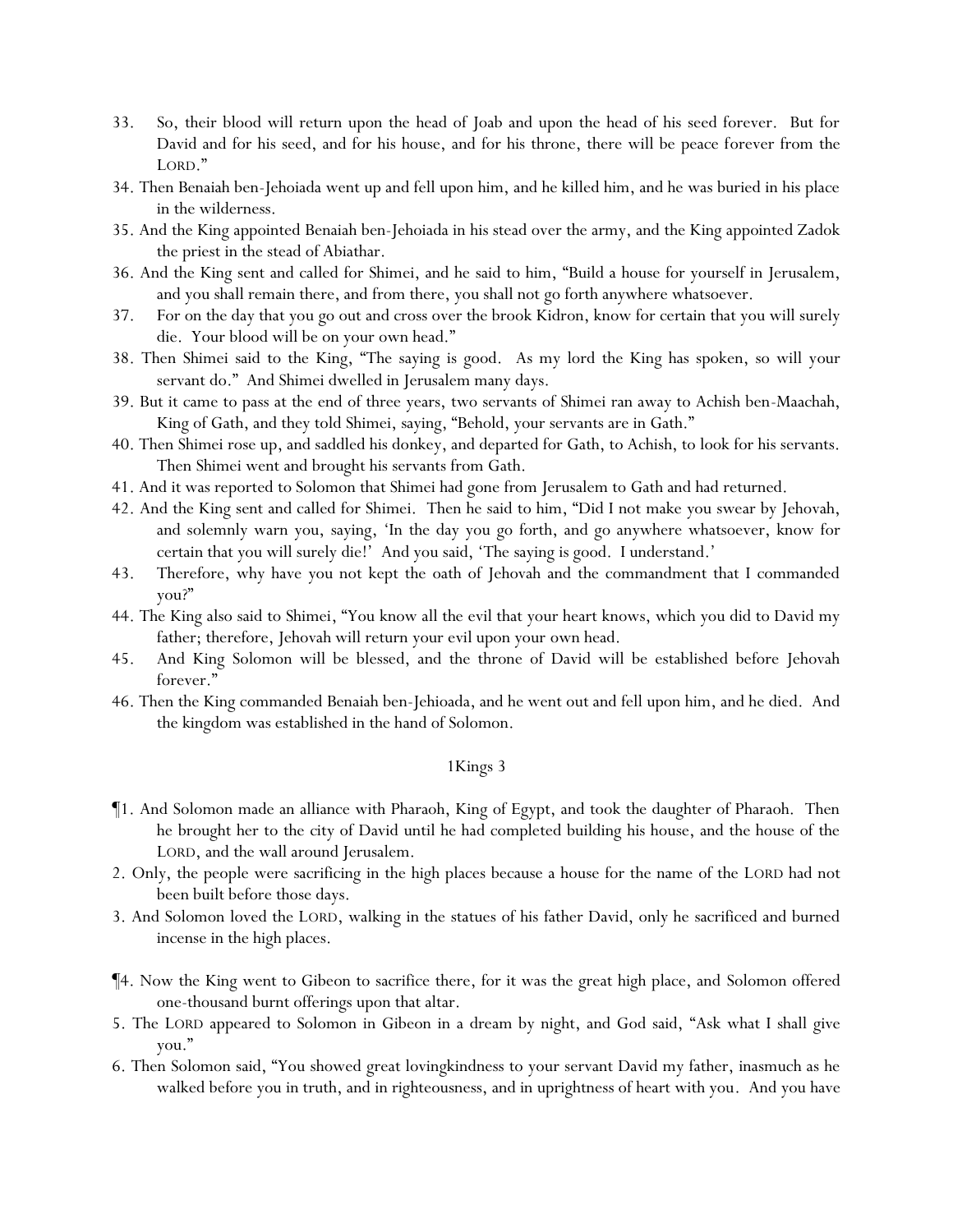preserved for him this great lovingkindness, that you have given him a son to sit on his throne, as it is this day.

- 7. Indeed, O LORD my God, you have now made your servant to reign in David my father's stead. But I am a little child; I do not know how to go out or come in,
- 8. and your servant is in the midst of your people that you have chosen, a great people that cannot be numbered nor counted for multitude.
- 9. Therefore, give to your servant a listening heart that I might judge your people, discerning between good and evil, for who is able to judge this great nation of yours?"
- 10. And it pleased the Lord that Solomon asked this.
- 11. Then God said to him, "Because you have asked this thing and have not asked for yourself long life, nor have you asked for yourself riches, nor have you asked for the life of your enemies; but you have asked for yourself understanding to perceive justice.
- 12. Behold, I have done according to your words. Behold, I have given you a wise and understanding heart, so that no one like you has been before you, nor after you will any like you arise.
- 13. Moreover, I have also given to you that which you have not asked for, both riches and honor, so that among the kings, there will not be any like you all your days.
- 14. And if you walk in my ways, to keep my statutes and my commandments, as your father David walked, then I will prolong your days."
- 15. And Solomon awoke, and behold, it was a dream. And he came to Jerusalem and stood before the ark of the covenant of the Lord, and offered up burnt offerings and made peace offerings, and made a feast for all his servants.

¶16. Then two women, harlots, came to the King and stood before him.

- 17. And the one woman said, "If you please, my lord! This woman and I live in one house, and I gave birth, with her in the house.
- 18. And it came to pass on the third day after I gave birth that this woman also bore a child, and we were together. No one else was with us in the house; only we two were in the house.
- 19. Then this woman's son died during the night because she lay upon him.
- 20. And she got up in the middle of the night and took my son from beside me while your maid-servant was asleep, and she laid him on her bosom and laid her dead son on my bosom.
- 21. And I got up in the morning to nurse my son, and behold, he was dead, but when I really looked at him in the morning, behold, it was not the son that I gave birth to!"
- 22. Then the other woman said, "No! My son is the live one, and the dead one is your son!" And this one said, "No! Your son is the dead one, and my son is the living one!" Thus, they spoke before the King.
- 23. And the King said, "This woman says, 'This living one is my son, and the dead one is your son. But this one says, 'No! Your son is the dead one, and my son is the living one.'"
- 24. And the King said, "Bring me a sword." And they brought the sword before the King.
- 25. Then the King said, "Divide the living boy in two, and give half to one and half to the other."
- 26. And the woman whose son was alive spoke to the King, for she was moved with compassion for her son, and she said, "If you please, my lord! Give the living child to her! Please do not put him to death!" But the other one kept saying, "He should be neither mine nor yours. *Y*ou men cut him in two!"
- 27. Then the King answered and said, "Give the living child to her, and by no means put him to death. She is his mother."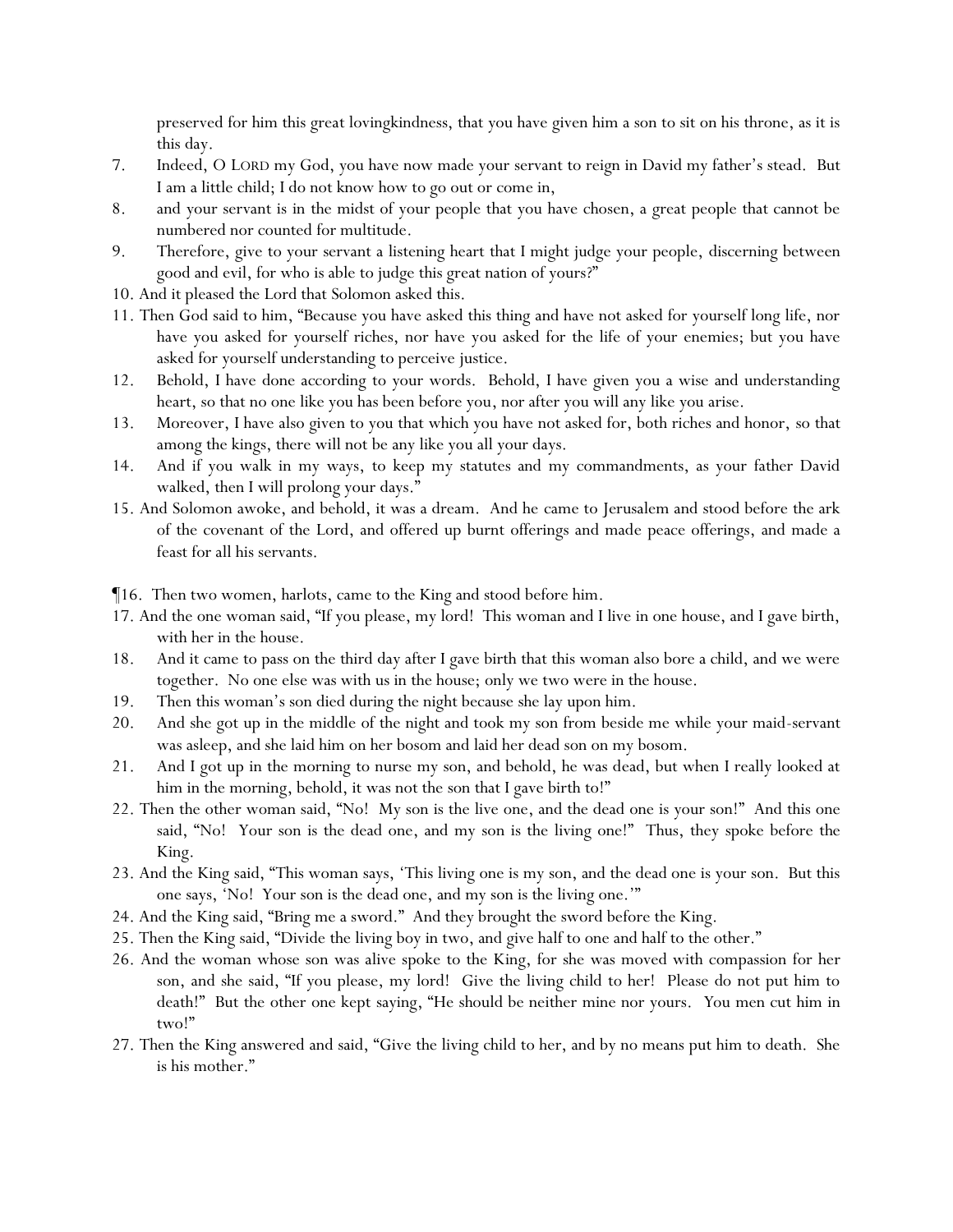28. And all Israel heard of the judgment which the King had made, and they feared the King because they saw that the wisdom of God was in him to execute judgment.

# 1Kings 4

¶1. So, King Solomon was king over all Israel.

- 2. And these were his chief officials: Azariah ben-Zadok the priest,
- 3. Elihoreph and Ahijah, sons of Shisha, scribes; Jehoshaphat ben-Ahilud, the recorder;
- 4. and Benaiah ben-Jehoiada, over the army; and Zadok and Abiathar, priests;
- 5. and Azariah ben-Nathan, over the officers; and Zabud ben-Nathan, a priest and friend of the King;
- 6. and Ahishar, over the household; and Adoniram ben-Abda, over the forced labor.
- 7. And Solomon had twelve officers over all Israel, and they provided food for the King and his house. One month each year, it was one man's responsibility to make provision,
- 8. and these are their names: Ben-Hur in Mount Ephraim;
- 9. Ben-Dekar in Makaz, and in Shaalbim, and in Bethshemesh, and Elon Beth-Hanan;
- 10. Ben-Hesed in the Arubboth had Sochoh and all the land of Hepher;
- 11. Ben-Abinadab, all of Naphath-Dor (he had Taphath, daughter of Solomon, as his wife);
- 12. Baana ben-Ahilud, Taanach, and Megiddo, and all Bethshean (which is near Zarethan) below Jezreel, from Bethshean to Abel-meholah, as far as the other side of Jokmeam;
- 13. Ben-Geber in Ramoth-Gilead had the villages of Jair<sup>1</sup> ben-Manasseh, which are in Gilead. He had the region of Argob that is in Bashan, sixty great cities with wall and bronze bar;
- 14. Ahinadab ben-Iddo, Mahanaim;
- 15. Ahimaaz, in Naphtali (he also took Basmath, daughter of Solomon, for a wife);
- 16. Baana ben-Hushai, in Asher and in Aloth;
- 17. Jehoshaphat ben-Paruah, in Issachar;
- 18. Shimei ben-Ela, in Benjamin;
- 19. Geber ben-Uri, in the land of Gilead, territory of Sihon, King of the Amorites, and Og, King of Bashan, (and he was the only officer in that territory).
- 20. Judah and Israel were as numerous as the sand that is by the sea in abundance, eating and drinking, and they were joyful.
- 21. And so it was that Solomon reigned over all the kingdoms, from the River to the land of the Philistines, even to the border of Egypt. They brought tribute, and served Solomon all the days of his life.
- ¶22. Now, Solomon's provision for one day was thirty cors of fine flour and sixty cors of meal,
- 23. ten fat oxen, and twenty cattle out of the pasture, and one hundred sheep, besides deer, and gazelle, and roebuck, and fattened fowl,
- 24. for he had dominion over all the region across the River, from Tiphsah even unto Gaza, over all the kings beyond the River. And he had peace around him on all sides.
- 25. So, Judah and Israel lived securely, each man beneath his vine and beneath his fig tree, from Dan even to Beersheba, all the days of Solomon.
- 26. And Solomon had forty-thousand stalls of horses for his chariots, and twelve-thousand horsemen.
- 27. And these officers supported King Solomon and all who came to King's Solomon's table, each man in his month. They lacked nothing.

<sup>&</sup>lt;sup>1</sup> That is, Havoth-Jair.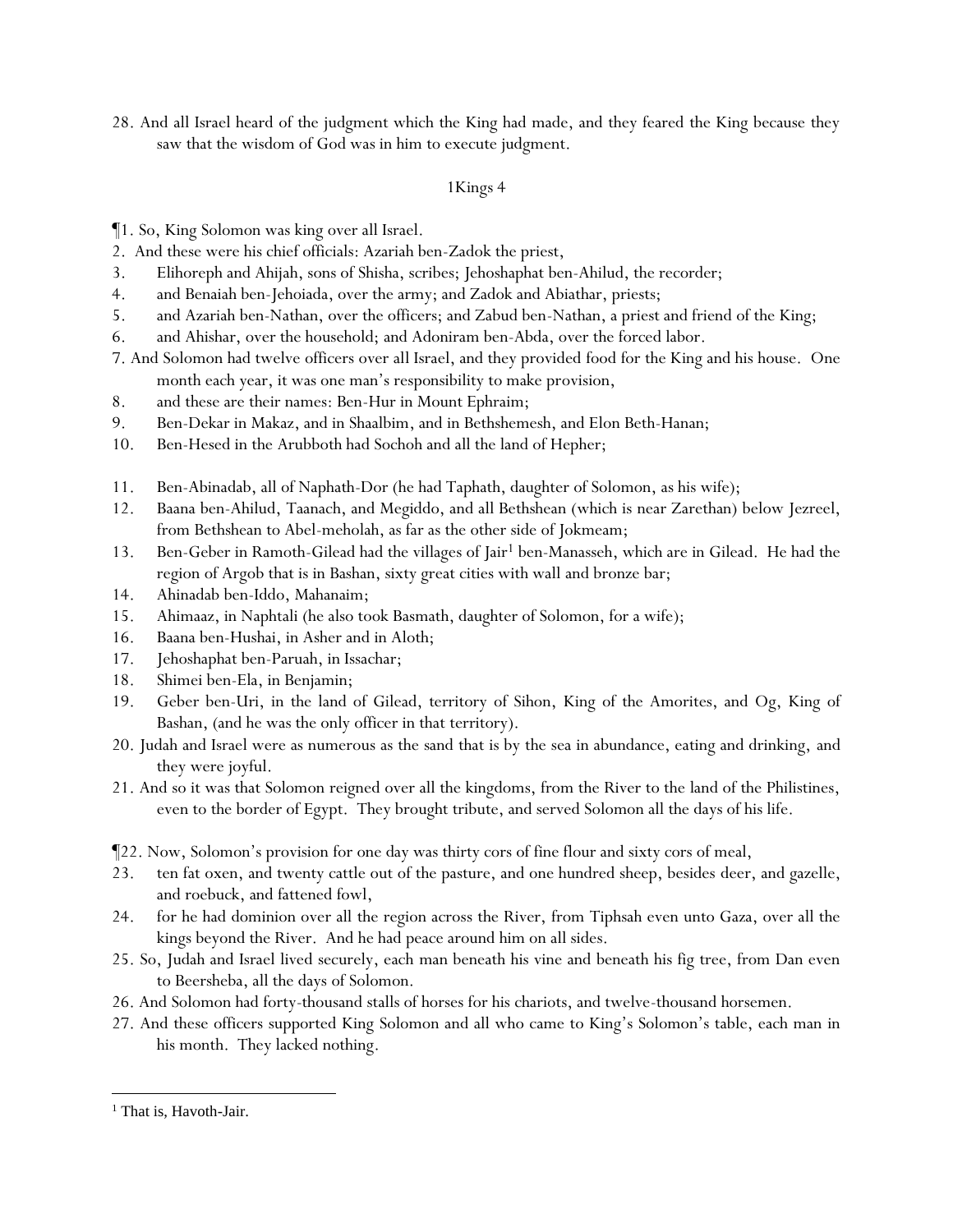- 28. And men brought barley and straw for the horses and steeds to the place where the *officers* were, each man according to his quota.
- 29. And God gave Solomon wisdom, and very great understanding, and breadth of heart, as the sand that is on the seashore.
- 30. So, Solomon's wisdom was greater than the wisdom of any of the sons of the East and greater than all the wisdom of Egypt.
- 31. Indeed, he was wiser than any man, *wiser* than Ethan the Ezrahite, and Heman, and Chalcol, and Darda, the sons of Mahol. And his fame was in all the nations round about.
- 32. Moreover, he spoke three-thousand proverbs and his songs were a thousand and five.
- 33. And he spoke concerning the trees, from the cedar that is in Lebanon even to the hyssop that springs out of the wall. And he spoke of beasts, and of fowl, and of creeping things, and of fish.
- 34. And they came from all nations to hear the wisdom of Solomon, from all the kings of the earth who heard of his wisdom.

- ¶1. And Hiram, King of Tyre, sent his servants to Solomon because he had heard that they anointed him king in place of his father, for Hiram always loved David.
- 2. And Solomon sent to Hiram saying,
- 3. "You know that David my father was not able to build a house for the name of Jehovah his God because of the warfare with which *his enemies* surrounded him, until Jehovah put them under the soles of his feet.
- 4. But now, Jehovah my God has given me rest on every side. There is neither adversary nor adverse circumstance.
- 5. And behold, I intend to build a house for the name of Jehovah my God, as Jehovah spoke to David my father, saying, 'Your son, whom I will set on your throne in your stead, he will build the house for my name.'
- 6. Therefore, command now that cedars from Lebanon be cut down for me. And my servants will be with your servants, and I will give wages to your servants according to all that you say, for you know there is not a man among us who knows how to cut timber like the Sidonians."
- 7. And it came to pass when Hiram heard the words of Solomon that he was exceedingly glad, and he said, "Blessed be Jehovah this day, who has given to David a wise son over this great people!"
- 8. And Hiram sent to Solomon, saying, "I have heard that which you sent to me. I will do all that you desire concerning cedar trees and concerning cypress<sup>2</sup> trees.
- 9. My servants will bring them down from Lebanon to the sea, and in the sea, I will make them rafts *to go* to the place that you designate for me, and I will take them apart there, and you will take them. And you will satisfy my requirement to provide food for my house."
- 10. And so, Hiram gave Solomon cedar trees and cypress trees, all his desire.
- 11. And Solomon gave Hiram twenty thousand cors of wheat as food for his house, and twenty cors of beaten oil. Solomon gave this to Hiram year by year.
- 12. And the LORD gave wisdom to Solomon as He said to him. And there was peace between Hiram and Solomon, and the two of them made a covenant.
- ¶13. Then King Solomon conscripted forced labor out of all Israel, and the labor force consisted of thirty thousand men.

<sup>2</sup> Possibly "fir".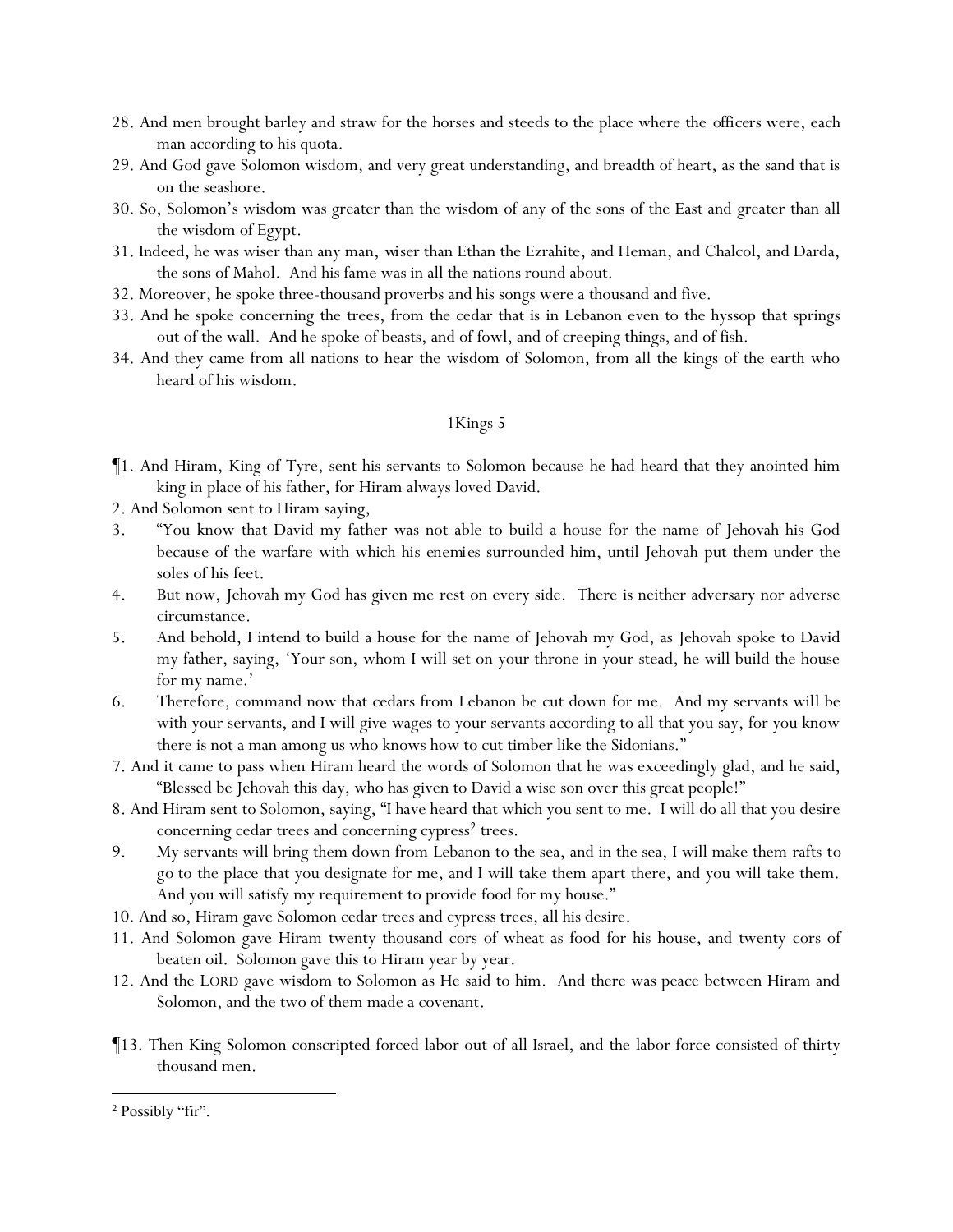- 14. And he sent them to Lebanon, ten thousand a month in shifts. They were in Lebanon a month, then two months at home. And Adoniram was over the labor force.
- 15. And so it was that Solomon had seventy thousand men to bear burdens and eighty thousand to hew in the mountain,
- 16. apart from Solomon's chief officers who were over the work, three thousand and three hundred, who had charge over the people who were doing the work.
- 17. And the King commanded, and they quarried great stones, costly stones, in order to lay the foundation of the house *with* hewn stones.
- 18. And Solomon's builders, and Hiram's builders, and the Giblites hewed them and prepared the timber and the stones to build the house.

- ¶1. And it came to pass, in the four hundred and eightieth year after the sons of Israel came out of the land of Egypt, in the fourth year of Solomon's reign over Israel, in the month Ziv, the second month, he *began to* build the house of the LORD.
- 2. And the length of the house that King Solomon built for the LORD was sixty cubits, and twenty cubits was its width, and thirty cubits was its height.
- 3. And the length of the porch in front of the temple, the house, was twenty cubits, corresponding to the width of the house; its depth in front of the house was ten cubits.
- 4. And he made windows with narrowing frames for the house.
- 5. And he built a structure against the wall of the house all around, walls for the house round about, for the temple and the oracle, and he made chambers all around.
- 6. The lowest story was five cubits wide, and the middle, six cubits wide, and the third, seven cubits wide, for around the outside of the house, he made offsets so that they would not be fastened to the walls of the house.
- 7. And when the house was being built, it was built with finished stone from the quarry. Neither hammer nor ax, nor any tool of iron, was heard in the house while it was being built.
- 8. The entrance for the middle chamber was on the right side of the house, and they went up by winding steps to the middle *story*, and from the middle *story* to the third.
- 9. So, he built the house and completed it. And he covered the house with beams and rows of cedar.
- 10. And he built the structure against all the house, five cubits was its height, and it was fastened to the house with timbers of cedar.
- ¶11. And the word of the LORD came to Solomon, saying,
- 12. "As for this house which you are building, if you walk in my statutes, and carry out my judgments, and keep all my commandments and walk in them, then with you will I establish my word which I spoke to David your father,
- 13. and I will dwell in the midst of the children of Israel, and not forsake my people Israel."
- 14. So, Solomon built the house and completed it.
- 15. And he built walls inside the house with cedar boards. Both the floor of the house and the walls of the ceiling, he covered with wood within, and he covered the floors of the house with cypress boards.
- 16. And he built twenty cubits of the rear of the house with cedar boards, both the floor and the walls, and he built it within for an oracle, for the Most Holy Place,
- 17. and the house in front of it, that is, the temple, was forty cubits.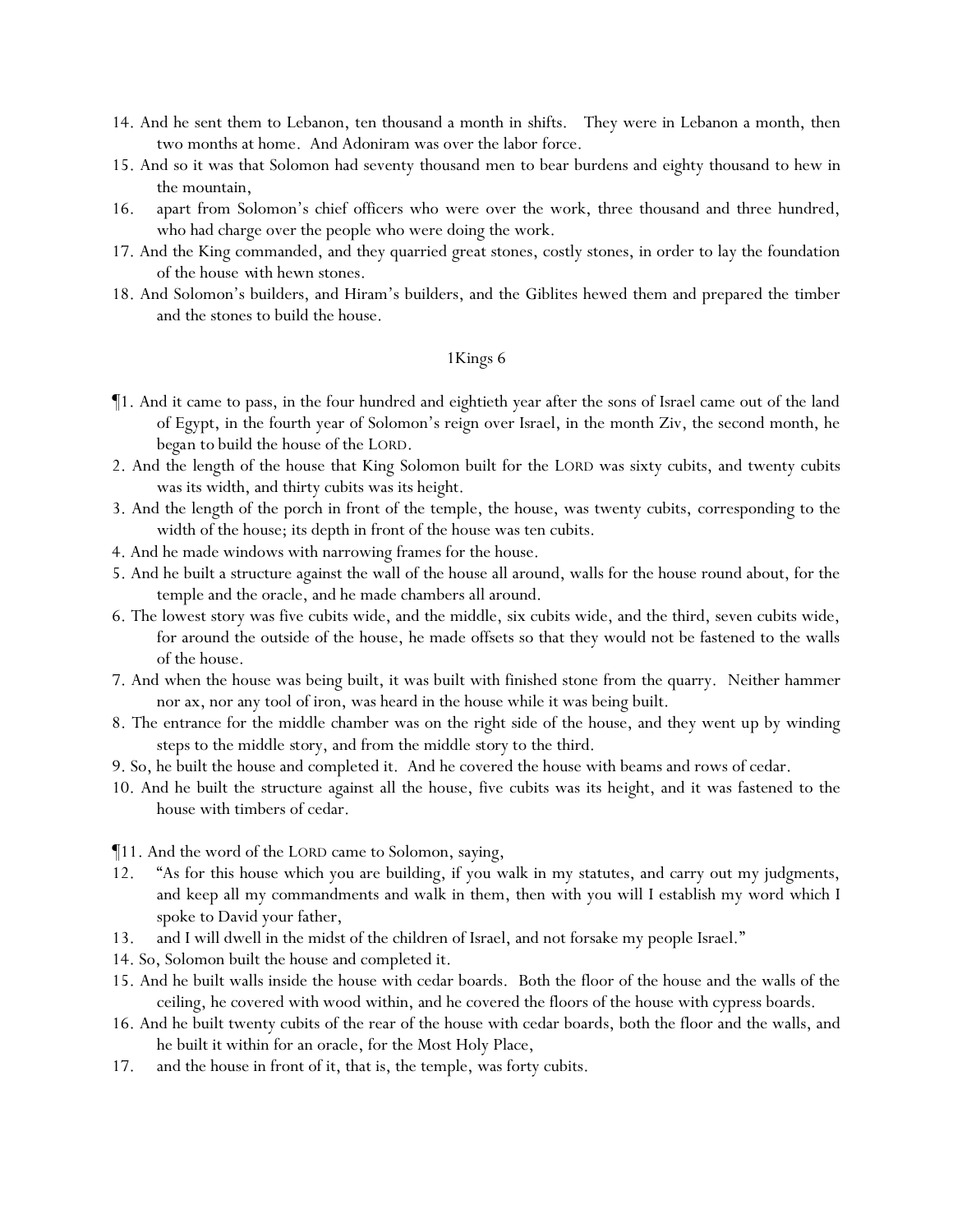- 18. And the facing of the cedar for the house was carved with knops and blossoming flowers. Everything was cedar; not a stone could be seen.
- 19. And he prepared the oracle within the house to put the ark of the covenant of the LORD there.
- 20. And the length of the oracle within was twenty cubits, and its width was twenty cubits, and its height was twenty cubits. And he overlaid it with pure gold. He also overlaid the altar of cedar.
- 21. And Solomon overlaid the inside of the house with pure gold, and he made chains of gold to pass across the front of the oracle, which he also overlaid with pure gold.
- 22. And he overlaid the whole house with gold until the entire house was finished. Also, the entire altar that was by the oracle, he overlaid with gold.
- 23. And within the oracle, he made two cherubim of olive wood, ten cubits high.
- 24. And five cubits was one wing of the cherub, and five cubits was the second wing of the cherub, ten cubits from the tip of its wing to the tip of its *other* wing.
- 25. And the second cherub was ten cubits. The two cherubim had one measure and one form.
- 26. The height of the one cherub was ten cubits, and likewise, the second cherub.
- 27. And he set the cherubim in the midst of the inner house, and they spread the wings of the cherubim so that the wing of the one touched the wall, and the wing of the second cherub touched the other wall, and their wings touched one another in the midst of the house.
- 28. And he overlaid the cherubim with gold.
- 29. And he carved all the surrounding walls of the house with engravings: carvings of cherubim, and palms, and blossoming flowers, from the inner *parts* to the outer *part*.
- 30. And the floor of the house, he overlaid with gold, within and without.
- 31. And for the entrance of the oracle, he made doors of olive-wood, the pilaster, doorposts, a fifth part.
- 32. And on the two doors of olive wood, he carved carvings of cherubim, and palms, and blossoming flowers, and he overlaid them with gold, and he beat out the gold upon the cherubim and upon the palms.
- 33. And likewise, he made for the entrance of the temple doorposts of olive-wood from a fourth part.
- 34. And the two doors were of cypress wood. The two leaves of the one door were hinged, and the two leaves<sup>3</sup> of the second door were hinged.
- 35. And he carved cherubim, and palms, and blossoming flowers, and he overlaid the carved work evenly with gold.
- 36. And he built the inner court with three courses of hewn *stone*, and a course of hewn cedars.
- 37. In the fourth year, in the month of Zif, was the foundation of the house of the LORD laid.
- 38. And in the eleventh year, in the month of Bul, which is the eighth month, the house was completed according to all His commands, and according to all His specifications. And he was seven years in building it.

- ¶1. And Solomon built his own house, and his entire house was completed in thirteen years.
- 2. And he built the House of the Forest of Lebanon. Its length was one hundred cubits, and its width was fifty cubits, and its height was thirty cubits, with four rows of cedar pillars and hewn cedars upon the pillars.
- 3. And it was paneled with cedar above, over the side-chambers that lay atop forty-five pillars, fifteen per row.
- 4. And there were three rows of *window*frames, with light toward light in three ranks.

<sup>3</sup> Hebrew: "hangings".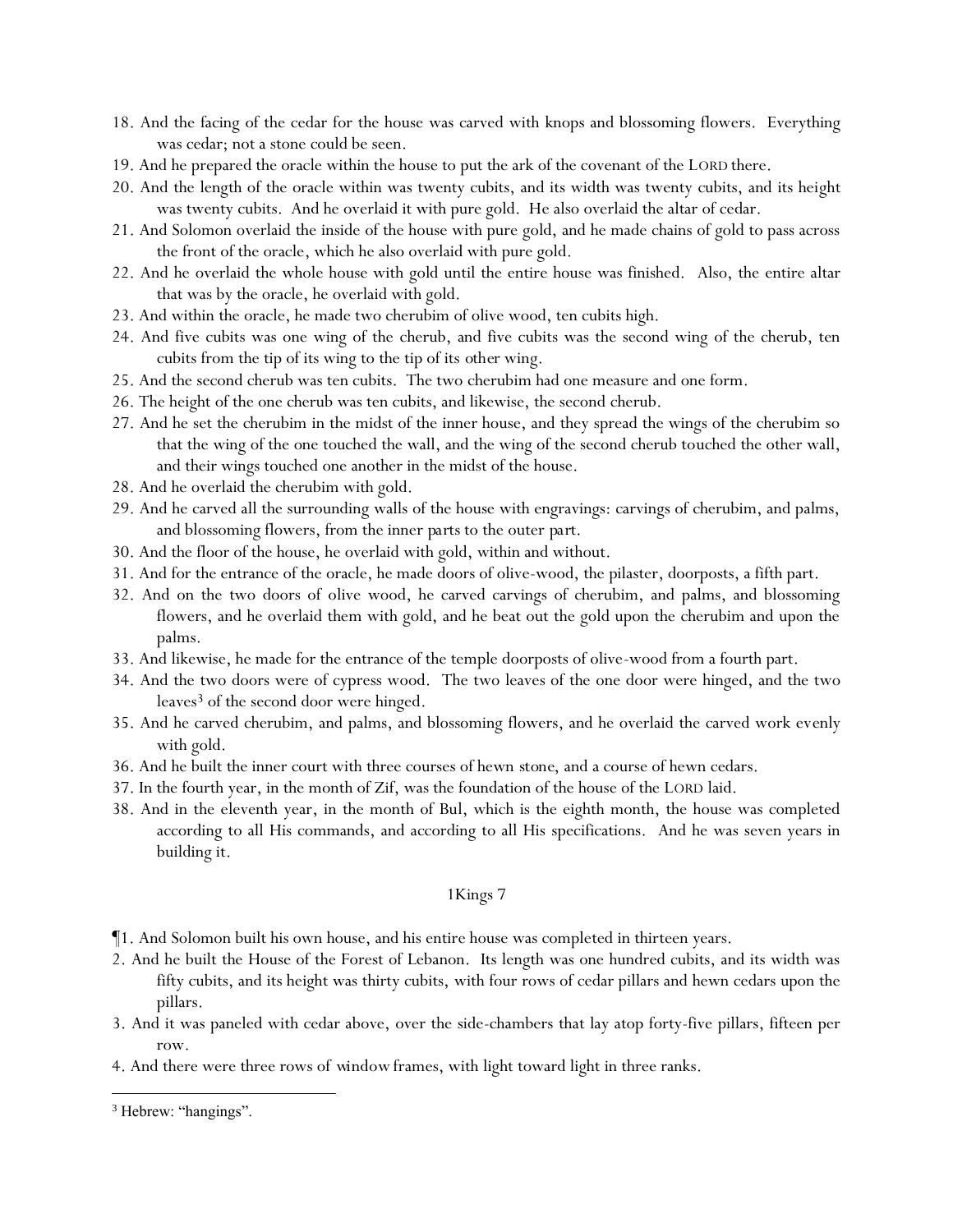- 5. And all the entrances and posts were made square with frame-work, with light facing toward light in three ranks.
- 6. And he made a porch of pillars. Its length was fifty cubits, and its width was thirty cubits, and a porch was in front of them with pillars, and a canopy was over them.
- 7. And he made a porch for the throne where he would judge, the Porch of Judgment, and it was covered with cedar from floor to floor.
- 8. And his house where he was to live had another court within the porch which was of similar workmanship. He also made a house like this porch for the daughter of Pharaoh, whom Solomon had taken.
- 9. All these were of costly stones, according to the measurements of hewed stones, sawed with a saw, within and without, even from the foundation to the coping, and from the outside to the Great Court.
- 10. And the foundation was of costly stones, great stones, stones of ten cubits and stones of eight cubits.
- 11. And above were costly stones according to the measure of hewed *stones*, and cedar,
- 12. and the Great Court round about had three courses of hewn *stone* and a course of hewn cedars, for both the inner court of the house of the LORD and the porch of this house.
- ¶13. And King Solomon sent, and brought Hiram from Tyre,
- 14. (the son of a widow from the tribe of Naphtali, whose father had been a man of Tyre), an engraver of bronze, and he was filled with wisdom and understanding, and skill for making any work of bronze. And he came to King Solomon and wrought all his work.
- 15. And he fashioned the two pillars of bronze; the one pillar was eighteen cubits high, and a line of twelve cubits encompassed the second pillar.
- 16. And he made two chapiters of cast bronze to set on the tops of the pillars. The height of the one chapiter was five cubits, and the height of the second chapiter was five cubits,
- 17. and networks of lattice-work, festoons of chain-work for the chapiters that were on top of the pillars: seven for the one chapiter and seven for the second chapiter.
- 18. And he made the pillars with two rows of pomegranates all around on the one lattice-work to cover the chapiters that were on the top, and thus he did for the second chapiter.
- 19. And the chapiters that were on top of the pillars on the porch had lily-work of four cubits.
- 20. Moreover, there were also two hundred pomegranates in rows round about upon the second chapiter, even above the chapiters on the two pillars, next to the belly which was across the lattice-work.
- 21. And he raised up the pillars for the porch of the temple. And he raised up the right pillar and called its name Jachin, then he raised up the left pillar and called its name Boaz.
- 22. And on top of the pillars was lily-work. And the work of the pillars was completed.
- 23. And he made the molten sea, circular, ten cubits from its brim to its brim all around. And its height was five cubits, and a line of thirty cubits compassed it about.
- 24. And beneath its brim all around, there were knops encompassing it, ten in a cubit, surrounding the sea in a circuit. Two rows of knops were cast when it was cast.
- 25. It stood on twelve oxen, three facing north, and three facing west, and three facing south, and three facing east. And the sea was above them, and all their back parts were inward.
- 26. And its thickness was a handbreadth, and its rim was made like the rim of a cup, *like* a lily flower. It contained two-thousand baths.
- ¶27. And he made ten bronze bases: each base was four cubits long, and its width was four cubits, and its height, three cubits.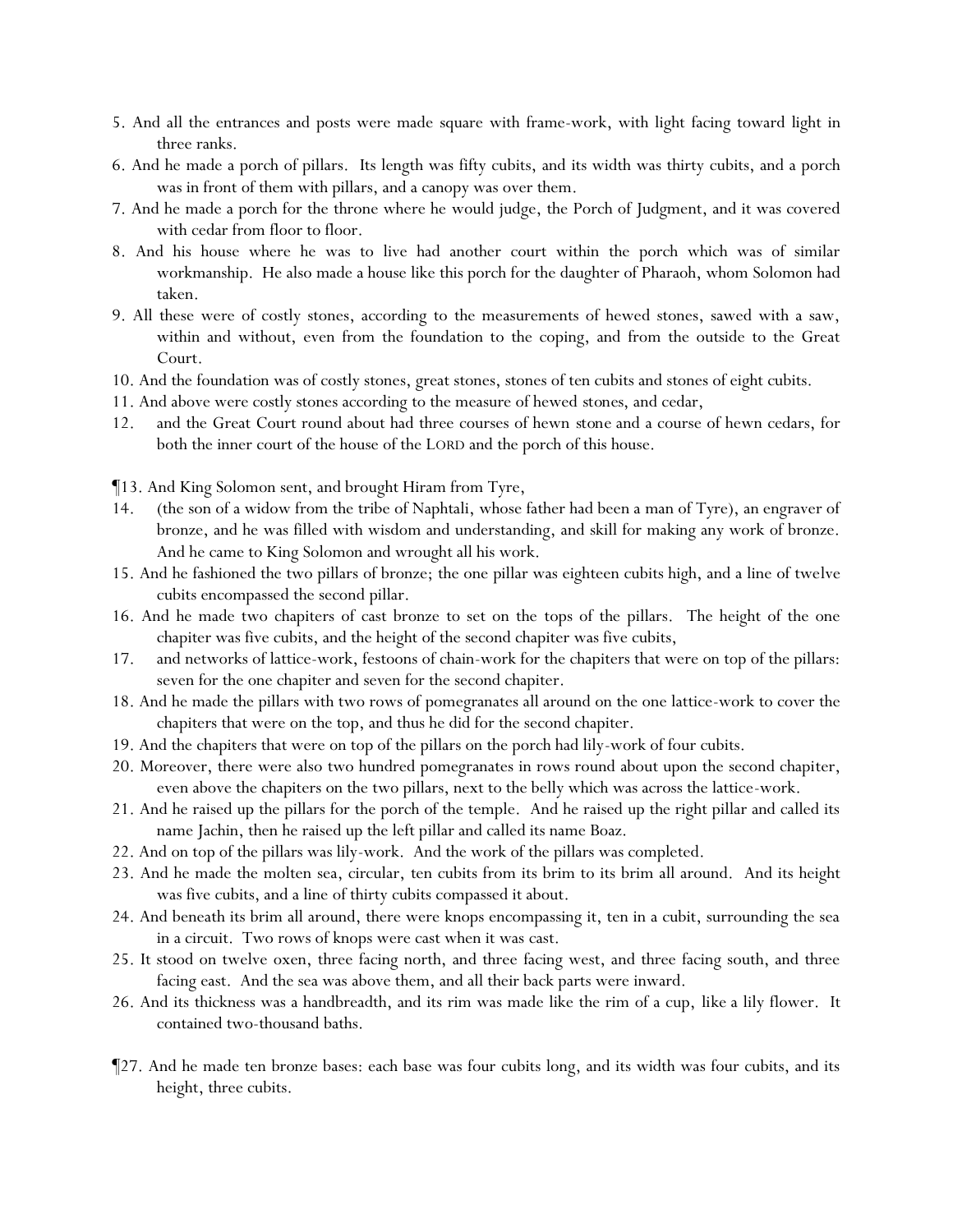- 28. And this was the workmanship of each base: they had borders, and the borders were between the ledges.
- 29. And on the borders that were between the ledges were lions, oxen, and cherubim, and upon the ledges was a stand above. And below the lions and oxen were wreaths of hanging work.
- 30. And each base had four bronze wheels with bronze bosses, and they had four feet as supports. Underneath the laver were supports cast with wreaths on each side.
- 31. And its opening within the chapiter and above was a cubit, and its opening was round. The work of the stand was a cubit and a half, and also at its opening were carvings, and their borders were square, not round.
- 32. And underneath the borders were four wheels, and the sides of the wheels were in the base, and the height of one wheel was one and a half cubit.
- 33. And the work of the wheels was like the work of a chariot wheel. Their sides, and their rims, and their spokes, and their hubs were all cast.
- 34. And four supports were at the four corners of each base, and its supports were part of the base.
- 35. And on the top of the base was an encircling compass, half a cubit high, and on the top of the base its stays and its borders were one piece.
- 36. And on the surfaces of its sides and on its borders, he engraved cherubim, lions, and palms according to the space for each one, with wreaths round about.
- 37. He made ten bases like this, all of them had one casting, one size, *and* one shape.
- ¶38. And he made ten lavers of bronze. One laver contained forty baths. Each laver was four cubits, and on each of the ten bases was one laver.
- 39. And he placed five bases on the right side of the house, and five on the left side of the house, and he placed the sea on the right side of the house, toward the southeast.
- ¶40. And Hiram made the lavers, and the shovels, and the basins. And Hiram finished doing all the work that he made for King Solomon for the house of the LORD:
- 41. two pillars, and two bowls of the chapiters that were on the top of the two pillars; and the two lattice-works for covering the two bowls of the chapiters that were on the top of the pillars;
- 42. and the four hundred pomegranates for the two lattice-works; two rows of pomegranates for one lattice-work for covering the two bowls of the chapiters that were on the faces of the pillars;
- 43. and the ten bases; and the ten lavers on the bases;
- 44. and the one sea; and the twelve oxen underneath the sea;
- 45. and the pans, and the shovels, and the basins and all these vessels that Hiram made for King Solomon for the house of the LORD were burnished bronze.
- 46. The King cast them in the area of the Jordan, in the clayey ground between Succoth and Zarethan.
- 47. And Solomon left all the vessels *unweighed* because they were very, very many. The weight of the bronze was never ascertained.
- ¶48. And Solomon made all the vessels that were in the house the LORD: the altar of gold; and the golden table upon which was the Bread of the Presence;
- 49. and the five menorahs of pure gold, five on the right and five on the left before the oracle, and the flowers, and the lamps, and the tongs, of gold;
- 50. and the cups; and the snuffers; and the basins, and the spoons, and the fire-pans, of pure gold; and the sockets for the doors of the innermost house, for the Holy of Holies, and for the doors of the house for the temple, of gold.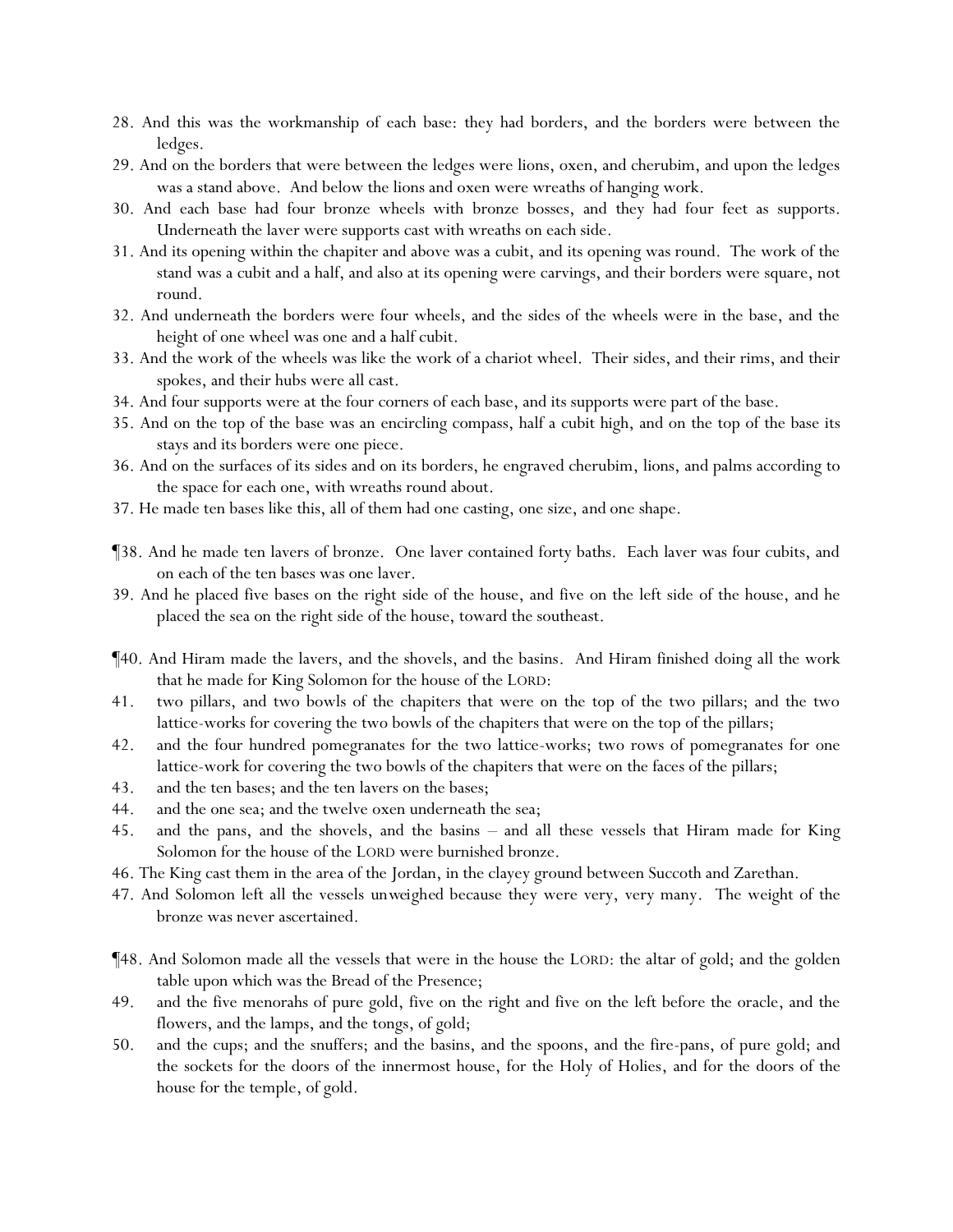51. So, all the work that King Solomon did for the house of the LORD was completed. And Solomon brought in the things his father David had consecrated. He put the silver, and the gold, and the vessels into the treasuries of the house of the LORD.

- ¶1. Then Solomon assembled the elders of Israel, all the heads of the tribes, the chiefs of the fathers of the sons of Israel, to King Solomon in Jerusalem to bring up the ark of the covenant of the LORD from the city of David, that is, Zion.
- 2. And all the men of Israel assembled themselves to King Solomon for the feast in the month Ethanim, which is the seventh month.
- 3. And all the elders of Israel came, and the priests took up the ark.
- 4. And they brought up the ark of the LORD, and the tent of meeting, and all the holy vessels that were in the tent, and the priests and the Levites brought them up.
- 5. And King Solomon and all the congregation of Israel that were gathered to him were with him before the ark began sacrificing sheep and oxen which could not be counted or numbered for multitude.
- 6. And the priests brought in the ark of the covenant of the LORD to its place, the oracle of the house, the most holy place, beneath the wings of the cherubim,
- 7. for the cherubim spread two wings for the place of the ark, and from above, the cherubim overshadowed the ark and its poles.
- 8. And the poles were extended so that the ends of the poles could be seen from the holy place before the oracle, but they could not be seen outside. And they are there to this day.
- 9. Nothing was in the ark except the two tablets of stone that Moses placed there at Horeb when Jehovah made a covenant with the sons of Israel when they came out from the land of Egypt.
- 10. And it came to pass when the priests came out from the holy place that the cloud filled the house of the LORD.
- 11. And the priests were not able to stand to minister before the cloud because the LORD's glory filled the house of the LORD.
- ¶12. Then Solomon said, "Jehovah said that He would dwell in thick darkness.
- 13. I have indeed built you a majestic house, a fixed place for you to dwell in forever."
- 14. And the King turned his face about, and blessed all the Assembly of Israel, and the whole Assembly of Israel stood up.
- 15. And he said, "Blessed be Jehovah, God of Israel, who spoke by His mouth to David, my father, and by His hand has fulfilled it, saying,
- 16. 'From the day that I brought my people Israel out from Egypt, I chose no city from all the tribes of Israel to build a house that my name might be there, but I chose David to be over my people Israel.'
- 17. And it was in the heart of David my father to build a house for the name of Jehovah, God of Israel.
- 18. And Jehovah said to David my father, 'Forasmuch as it was in your heart to build a house for my name, you have done well, in that it was in your heart.
- 19. Yet, you will not build the house, but your son, who will come forth from your loins; he will build the house for my name.'
- 20. And Jehovah caused His word to stand which He spoke, for I have risen up in the place of my father David, and I sit on the throne of Israel, as Jehovah said, and I have built the house for the name of Jehovah, God of Israel.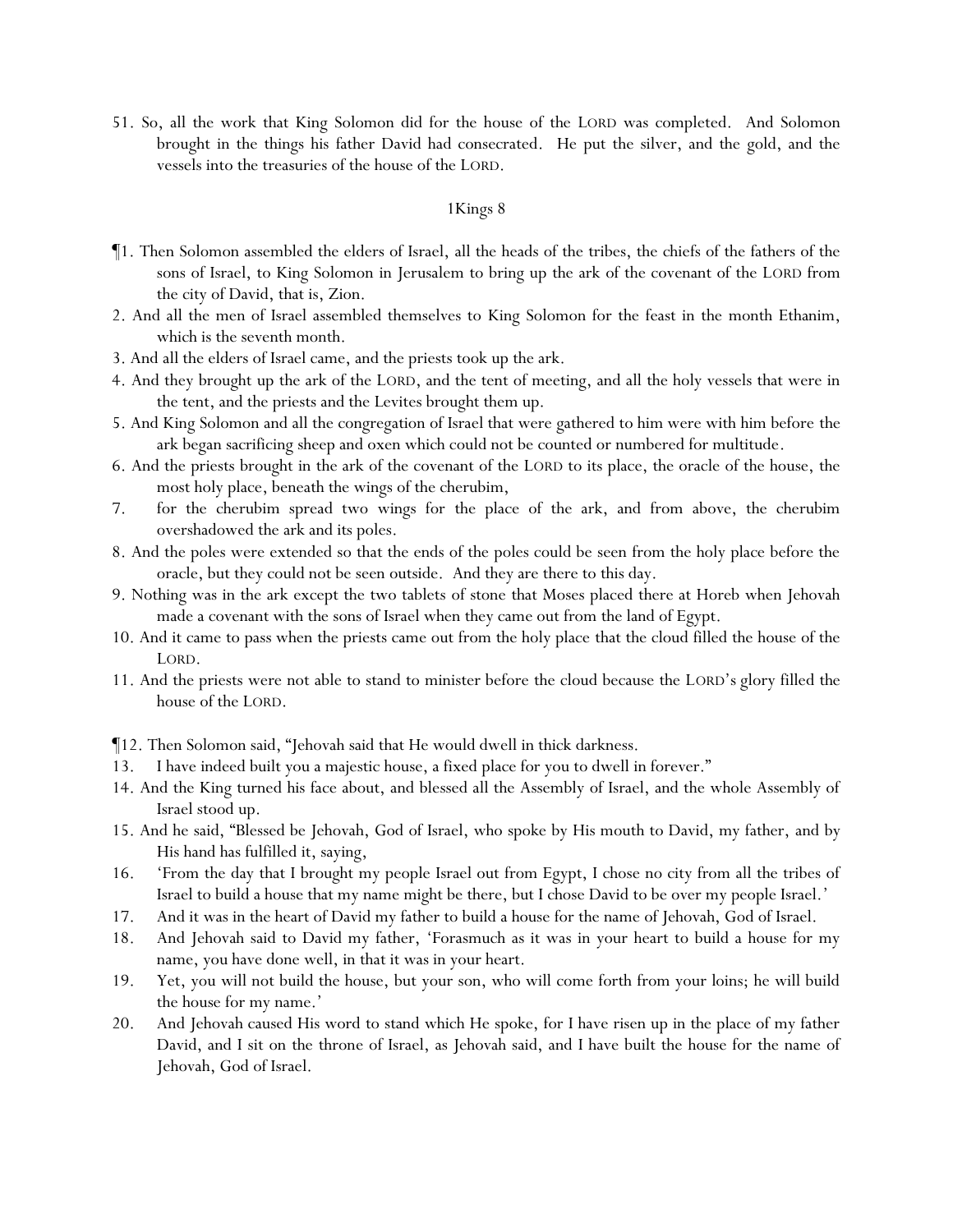- 21. And there, I have provided a place for the ark, in which is the covenant of Jehovah that He made with our fathers when He brought them out from the land of Egypt."
- 22. And Solomon stood before the altar of the LORD in the presence of all the Assembly of Israel, and he spread his hands toward heaven.
- 23. And he said, "O Jehovah, God of Israel, there is no god like you in the heavens above or on the earth beneath, preserving the covenant and lovingkindness for your servants who walk before you with all their heart,
- 24. you who has kept for your servant David my father what you spoke to him. Yea, you spoke with your mouth, and with your hand you have fulfilled it, as at this day.
- 25. And now, O Jehovah, God of Israel, keep for your servant David my father that which you spoke to him, saying, 'You will not lack a man before me to sit upon the throne of Israel – if only your sons take heed to their way, to walk before me as you have walked.'
- 26. And now, O God of Israel, let your word, I pray, be established which you spoke to your servant David, my father.
- 27. But will God indeed dwell on earth? Behold, heaven even the heaven of heavens cannot contain you! How much less this house that I have built?
- 28. Yet, you have regarded the prayer of your servant and his supplication, O Jehovah, my God, that you would hear the cry and the prayer that your servant is praying before you today,
- 29. that your eyes be open toward this house night and day, toward the place of which you said, 'My name will be there,' that you hear the prayer that your servant prays toward this place,
- 30. and hear the supplication of your servant and your people Israel when they pray toward this place, that you hear in your dwelling-place in heaven; yea, hear and forgive.
- 31. *If* a man sins against his fellow, and an oath be laid upon him that he is made to swear, and the oath comes before your altar in this house,
- 32. may you hear in heaven, and act, and judge your servants, condemning the wicked, setting his wicked way upon his head, and justifying the righteous, to give to him according to his righteousness.
- 33. When your people Israel are smitten before an enemy because they have sinned against you, and they turn back to you and confess your name, and they pray and plead with you for mercy in this house,
- 34. then hear from heaven, and forgive the sin of your people Israel, and bring them back to the land that you gave to their fathers.
- 35. When heaven is shut up, and there is no rain because they have sinned against you, and they pray toward this place, and they confess your name, and turn from their sin when you afflict them,
- 36. then hear from heaven, and forgive the sin of your servants, even your people Israel, that you may teach them the good way in which they should walk and give rain to your land that you gave to your people for an inheritance.
- 37. If there is famine in the land, if there is pestilence, blight, mildew, swarming locust, destroying locust, if it come to pass that their enemy presses hard on them in the land at their gates – whatever affliction, whatever illness –
- 38. any prayer, any supplication by any man or by all your people Israel if they confess, each man, the affliction of his heart, and he spreads out his hands toward this house,
- 39. then hear from heaven, your dwelling place, and forgive, and do, and give to every man according to all his ways, for you will know his heart (for you, you alone, know the heart of all the sons of man),
- 40. that they may fear you all the days that they live on the face of the land that you gave to our fathers.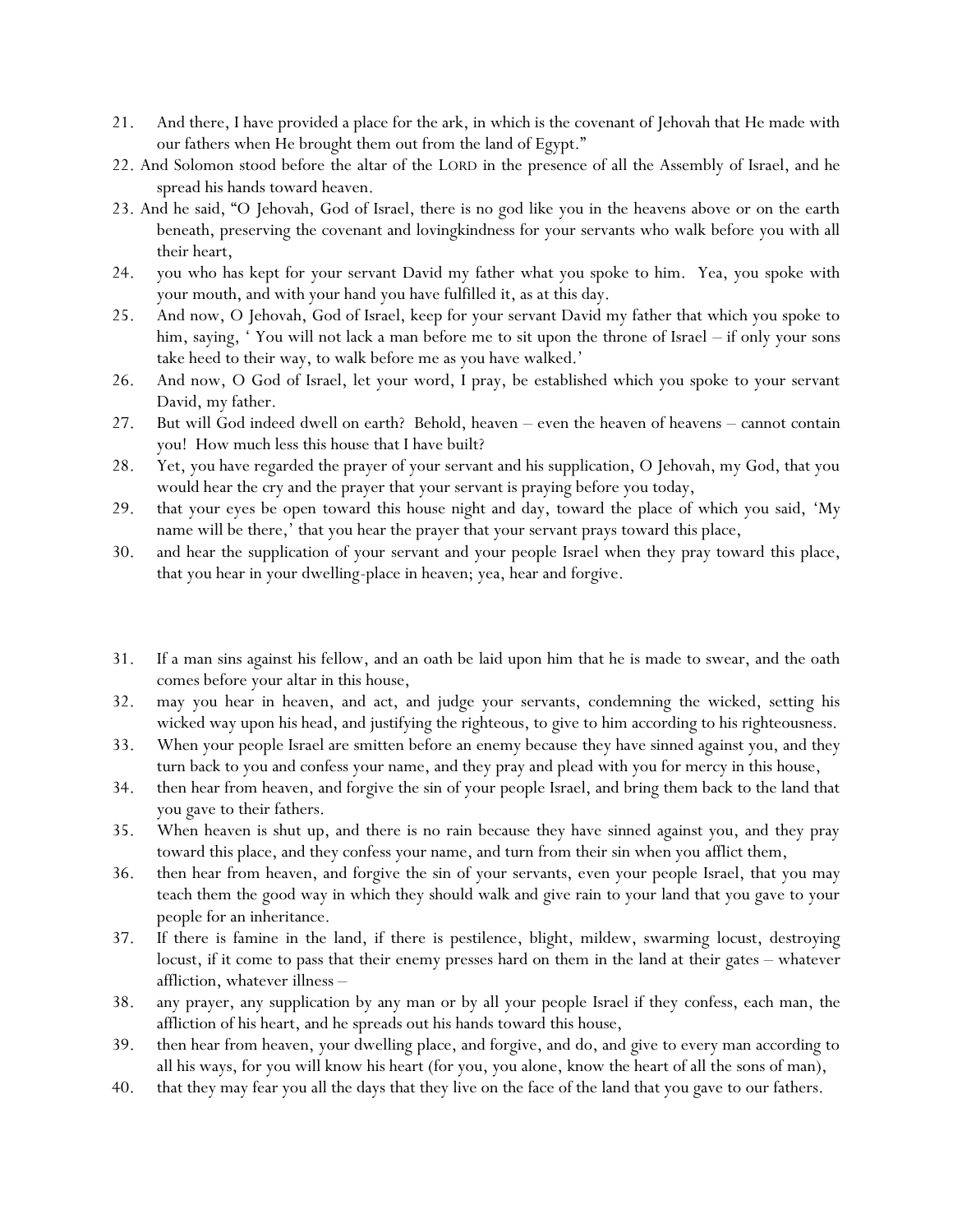- 41. And *hear* also the foreigner who is not of your people Israel when he comes from a distant land because of your renown,
- 42. for they will hear of your great renown, and of your mighty hand, and of your out-stretched arm. When he comes and prays toward this house,
- 43. hear *from* heaven, your dwelling place, and do according to all for which the foreigner cries out to you, so that all peoples of the earth may know your name, to fear you as do your people Israel, and to know that this house which I have built is called by your name.
- 44. When your people go out to battle against an enemy in the way that you send them, and they pray to Jehovah toward the city that you have chosen and the house that I have built for your name,
- 45. then hear *from* heaven their prayer and their supplication, and uphold their cause.
- 46. When they sin against you (for there is no man who does not sin), and you become angry with them and deliver them before an enemy, and they take them away as their captives to the land of the enemy, far or near,
- 47. but they turn back their heart in the land in which they were taken captive, and they repent and make supplication in the land of their captors, saying, 'We have sinned and committed iniquity! We have done wickedness!',
- 48. and they return to you with all their heart and with all their soul in the land of their enemies who took them captive, and they pray to you toward their land that you gave to their fathers, the city which you have chosen, and the house that you have built for your name,
- 49. then from heaven, your dwelling place, hear their prayer and their supplication, and uphold their cause.
- 50. And forgive your people who have sinned against you, and all their transgressions which they have transgressed against you, and grant them compassion in the presence of their captors so that they will have compassion on them,
- 51. because they are your people and your inheritance whom you brought out from Egypt, out of the midst of the iron furnace.
- 52. Let your eyes be open to the supplication of your servant and to the supplication of your people Israel, to hear them in all *for which* they cry out to you.
- 53. For you separated them for yourself from all peoples of the earth for an inheritance, as you said, by the hand of Moses your servant when you brought our fathers out of Egypt, O Lord GOD."
- ¶54. And it came to pass, when Solomon finished praying to Jehovah all this prayer and supplication, he arose from before the altar of Jehovah, from kneeling on his knees with his hands spread out toward heaven.
- 55. And he stood, and he blessed all the Assembly of Israel *with* a loud voice, saying,
- 56. "Blessed is Jehovah, who has given His people Israel a resting place, according to all that He said. Not one word has fallen of all His good word which He spoke by the hand of His servant Moses.
- 57. May Jehovah our God be with us as He was with our fathers. May He not leave us or forsake us,
- 58. that He may incline our hearts to Him to walk in all His ways and to keep His commandments, and His statutes, and His judgments which He commanded our fathers.
- 59. And let these words with which I have sought favor before Jehovah, be near Jehovah our God day and night, that He may execute judgment for His servant and judgment for His people Israel, *as the*  matter *requires*, day by day,
- 60. that all the peoples of the earth may know that Jehovah, He is God, *and* there is no other.
- 61. Let *y*our heart be perfect with Jehovah our God, to walk in His statutes and to keep His commandments, as at this day."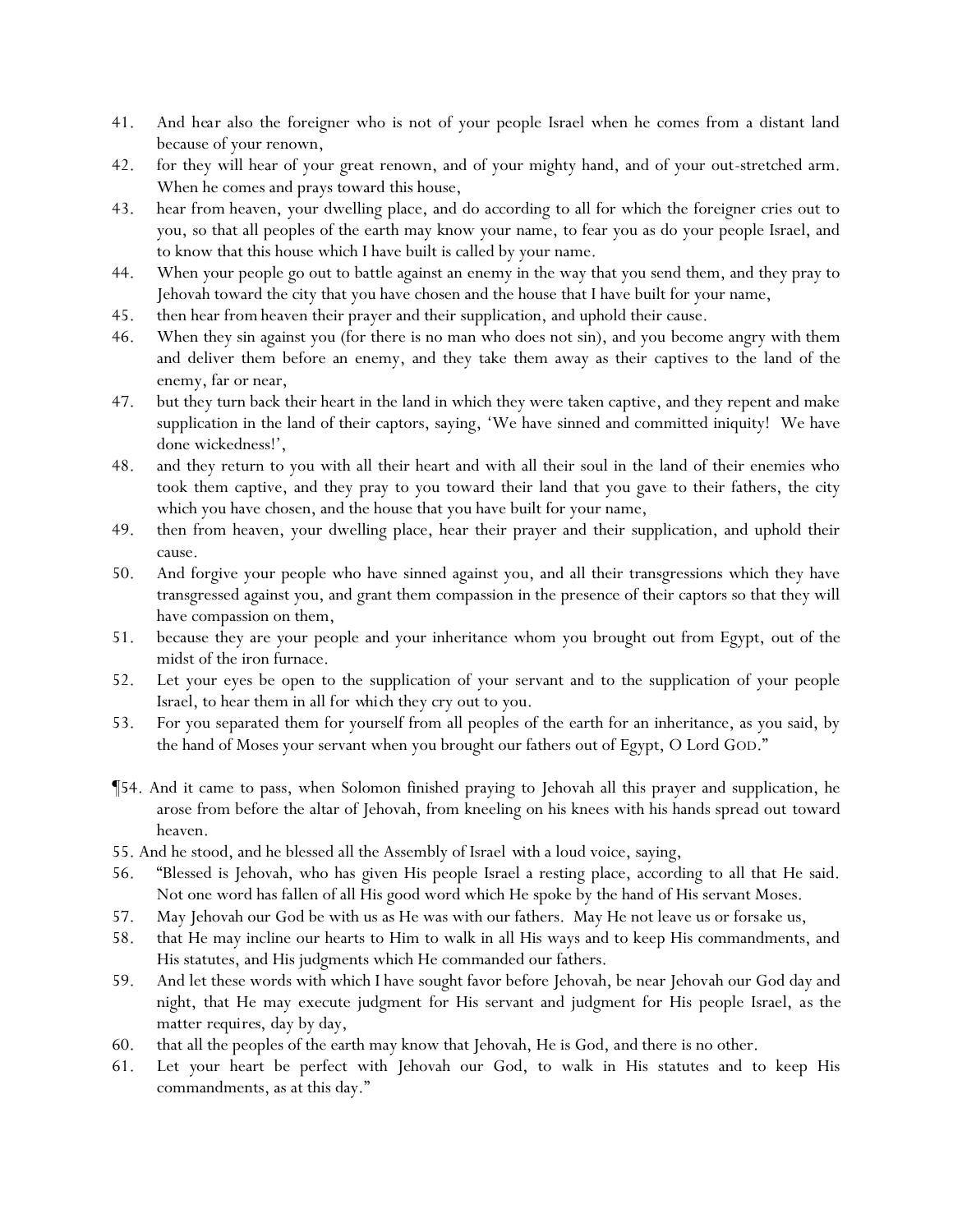¶62. Then the King and all Israel with him offered sacrifice before Jehovah.

- 63. And Solomon offered sacrifice for a peace offering, which he slaughtered before Jehovah, twenty-two thousand oxen and a hundred and twenty thousand sheep. And so, the King and all the children of Israel dedicated the house of the LORD.
- 64. On that day, the King consecrated the middle of the court that is before the house of the LORD, for there he made the burnt offering, and the grain offering, and the fat of the peace offerings because the bronze altar before Jehovah was too small to hold the burnt offering, and the grain offering, and the fat of the peace offerings.
- 65. And at that time, Solomon made a feast, and all Israel with him, a great Assembly from the entering in of Hamath to the Brook of Egypt, before Jehovah our God, seven days, then seven *more* days, *even* fourteen days.
- 66. On the eighth day, he sent the people away, and they blessed the King and went to their tents joyful and glad of heart for all the good that Jehovah had done for David, His servant, and for His people Israel.

- ¶1And it came to pass, when Solomon finished building the house of the LORD, and the house of the King, and all Solomon's desire that he was pleased to do,
- 2. that Jehovah appeared to Solomon a second *time* as He had appeared to him at Gibeon.
- 3. And Jehovah said, "I have heard your prayer and your supplication that you made before me. I have consecrated this house that you have built, to put my name there forever, and my eyes and my heart will always be there.
- 3. And Jehovah said to him, "I have heard your prayer and your supplication which you have made before me. I have sanctified this house that you built, to put my name there forever, and my eyes and my heart will always be there."
- 4. Now, if you walk before me as your father David walked with a heart of integrity and with uprightness to do according to all that I have commanded you *and* will keep my statutes and my judgments,
- 5. Then I will establish the throne of your kingdom upon Israel forever, as I spoke unto David your father saying, 'You will not lack a man upon the throne of Israel.'
- 5. And I will establish the throne of your kingdom over Israel forever, as I spoke concerning David your father, saying, "You will not lack a man upon the throne of Israel."
- 6. But, if you or your sons indeed turn away from following me, and do not keep my commandments *and* my statutes that I set before you, but depart and serve other gods and worship them,
- 7. then I will cut-off Israel from before the land that I have given them, and the house that I have consecrated for my name I will cast out from before me, and Israel will become a byword and a mockery among all nations.
- 8. As to this house *which* is high, all that pass by will be astounded, and hiss, and say, 'Why has Jehovah done thus to this land and to this house?'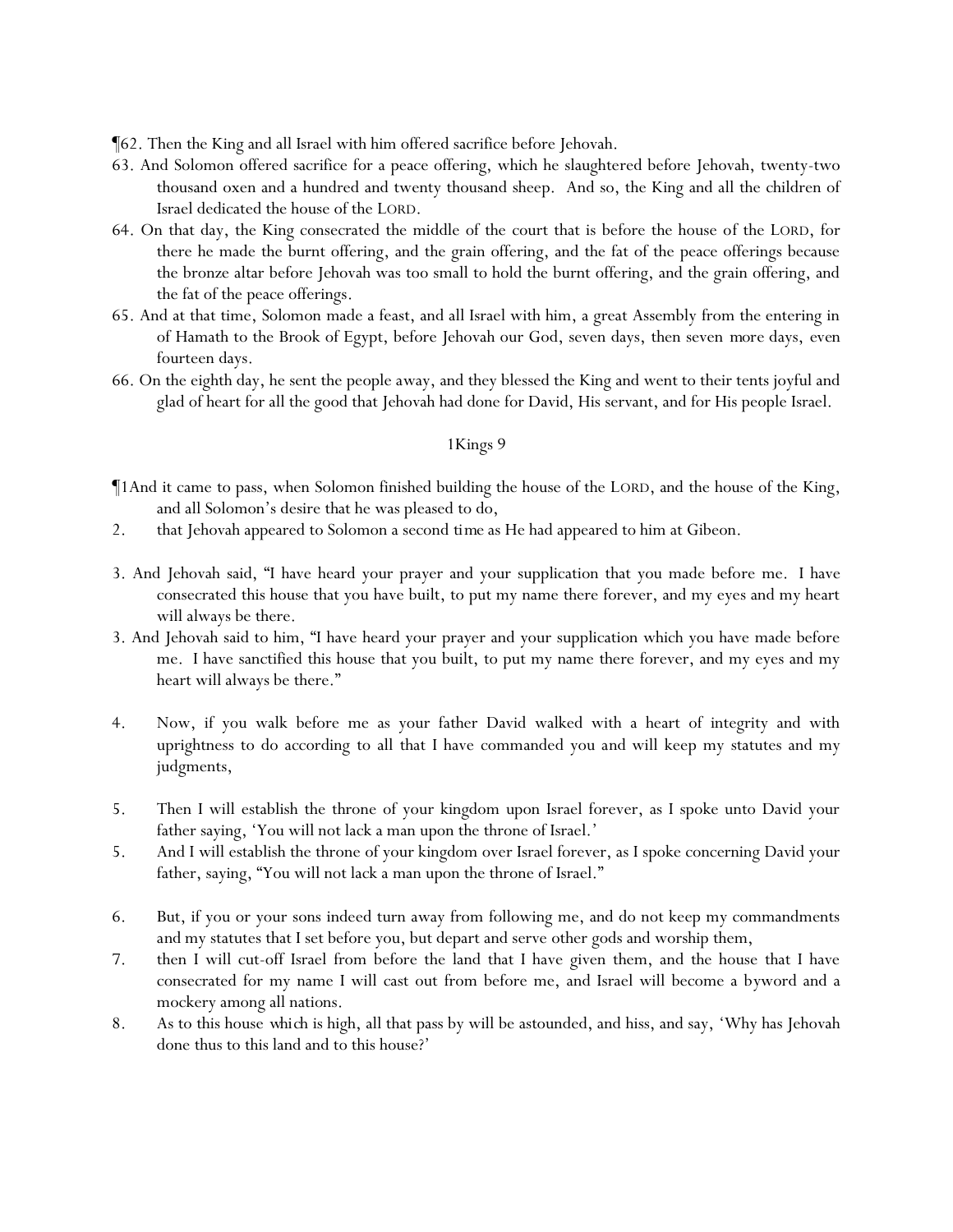- 9. Then they will say, 'For they have forsaken Jehovah their God who brought their fathers from the land of Egypt, and they have laid hold on other gods, and bowed themselves to them, and have served them. Therefore Jehovah has brought all this evil upon them.'"
- 10. And it came to pass, at the end of twenty years; Solomon had built the two houses, the house of the LORD and the house of the King.
- 11. Hiram, King of Tyre supplied Solomon with timbers of cedar and cypress wood, and gold according to all his desire. Then King Solomon gave to Hiram twenty cities in the land of Galilee.
- 12. And Hiram came from Tyre to see the cities that Solomon had given to him and they were not pleasing in his eyes.
- 13. Then he said, "What are these cities that you have given to me, my brother?" And he called them *the* land of Cabul to this day.
- 14. And Hiram sent to the King one hundred twenty talents of gold.
- 15. And this is the *reason* for the forced labor that King Solomon raised up: to build the house of the LORD and his own house, and Millo, and the wall of Jerusalem, and Hazor, and Megiddo, and Gezer,
- 16. *for* Pharaoh, King of Egypt had gone up and seized Gezer, and burned it with fire, and slew the Canaanites that lived in the city, and he gave it as a parting gift to his daughter, Solomon's wife.
- 17. And Solomon built Gezer, and Lower Beth-horon,
- 18. and Balath, and Tamar (Tadmor) in the wilderness, in the land,
- 19. and all the storage cities that Solomon had, the cities of the chariotry, and the cities of the horsemen, and of *all* Solomon's desire that he longed to build in Jerusalem, and in Lebanon, and in all the land of his dominion.
- 20. And all the people who were left of the Amorites, the Hittites, the Perizzites, the Hivites, and the Jebusites who were not of the sons of Israel,
- 21. their sons that were left behind in the land whom the sons of Israel were not able to completely destroy, Solomon raised upon them a levy of bondservants unto this day.
- 22. But of the sons of Israel, Solomon did not put in place bondservants because they were men of war, and his servants, and his officials, and his officers, and his captains of the chariotry, and his horsemen.
- 23. These were the chief officers who were over Solomon's work, five hundred and fifty who had charge over the people who were doing the work.
- 24. But, Pharaoh's daughter went up from the city of David to her house that *Solomon* built for her; then he built Millo.
- 25. And three times a year, Solomon offered up burnt offerings and peace offerings upon the altar that he built to Jehovah, and burned incense that was before Jehovah. So, he finished the house.
- 26. And King Solomon made a fleet of ships in Ezion-geber that is near Elath on the edge of the Red Sea in the land of Edom.
- 27. And Hiram sent along with the fleet his servants, shipmen who had knowledge of the sea, with the servants of Solomon.
- 28. Then they came to Ophir and took from there four hundred twenty talents of gold and *brought* them to King Solomon.

- ¶1.
- 2.

3.

4.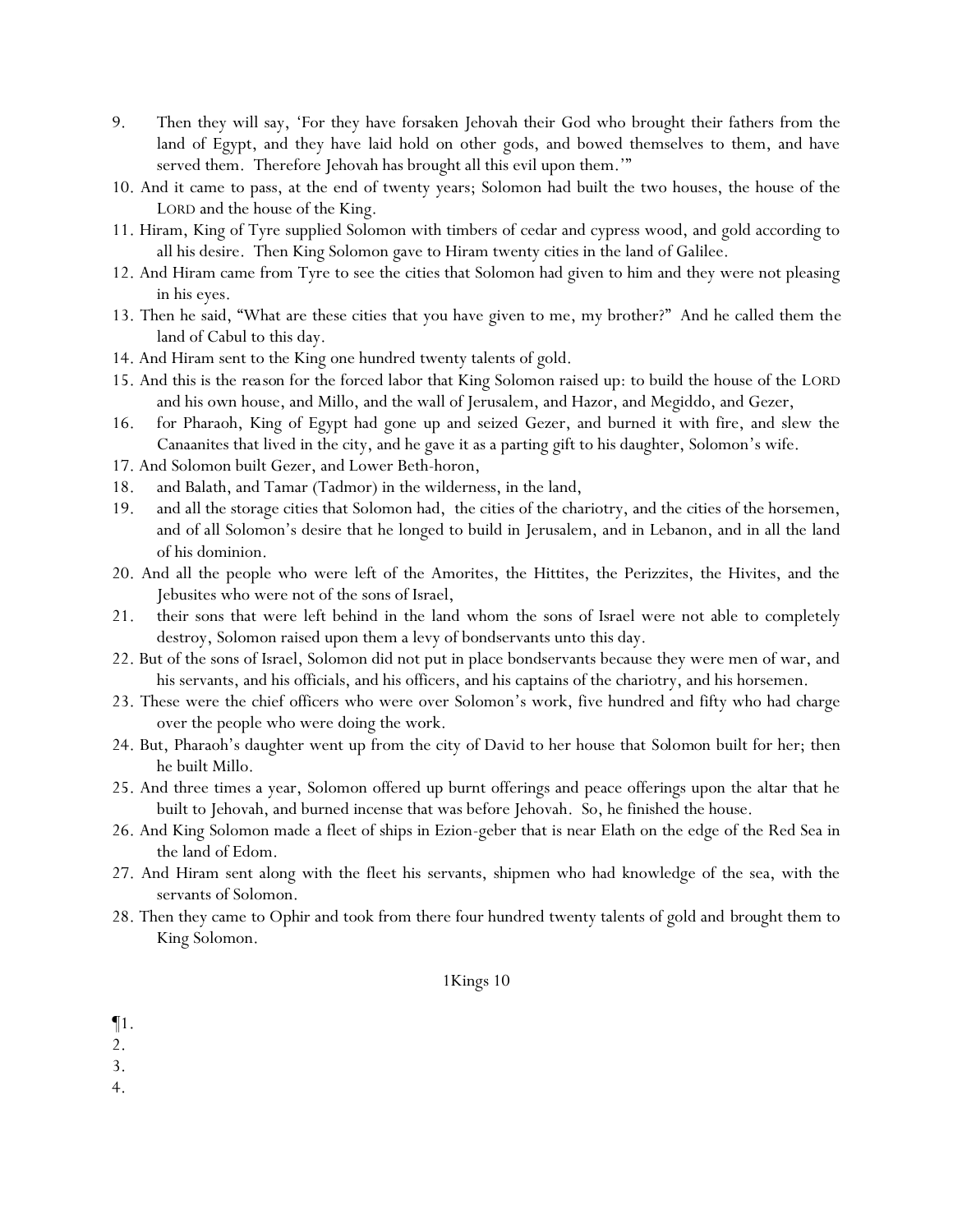- 5.
- 6.
- 7. 8.
- 9.
- 10.
- 11.
- 12.
- 13.
- 14.
- 15. 16.
- 17.
- 18.
- 19.
- 20.
- 21.
- 22.
- 23. 24.
- 25.
- 26.
- 27.
- 28.
- 29.

- ¶1.
- $\overline{2}$ .
- 3.
- 4.
- 5. 6.
- 7.
- 8.
- 9.
- 10.
- 11.
- 12.
- 13.
- 14. 15.
- 16.
- 17.
- 18.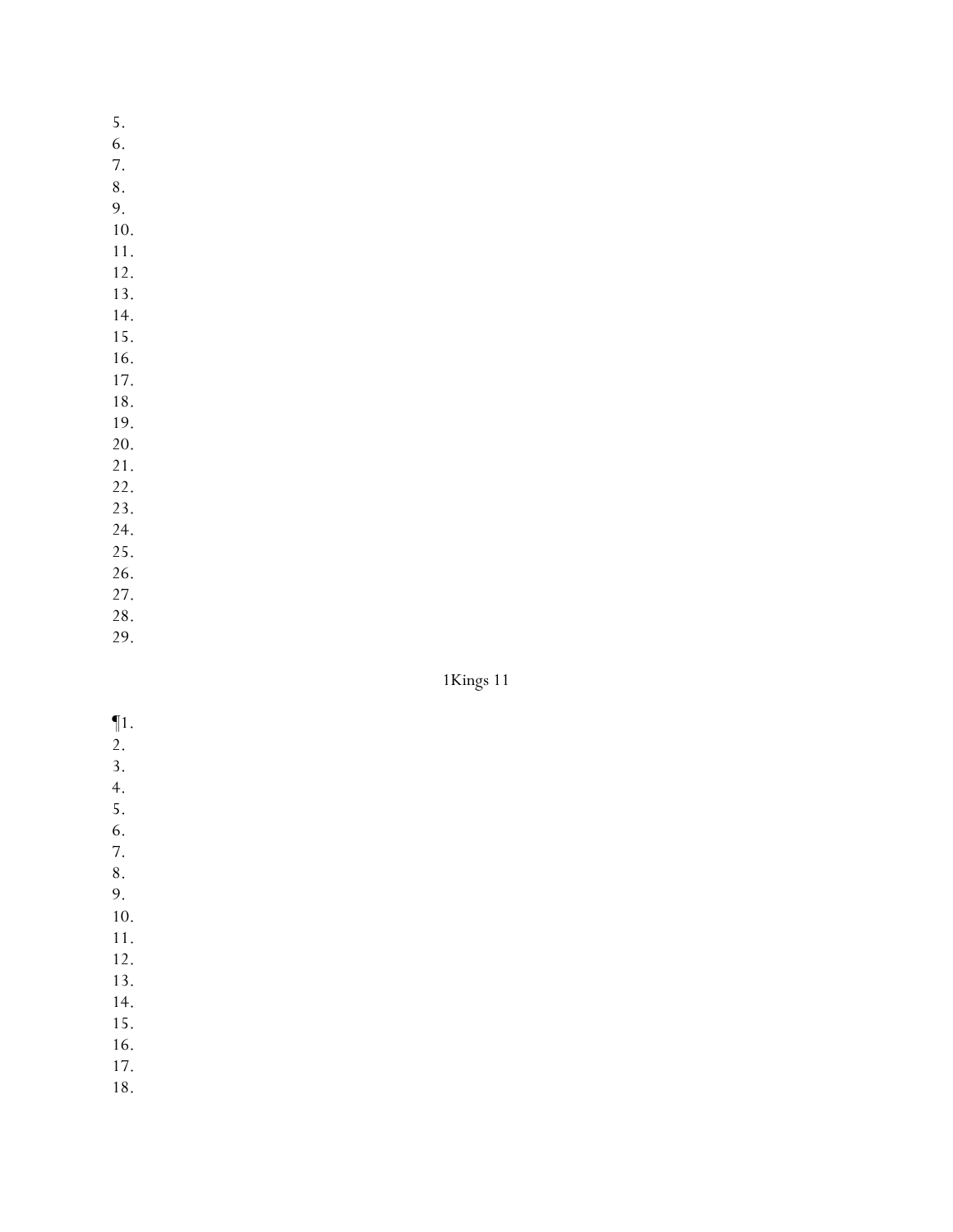- 19.
- 20.
- 21.
- 22. 23.
- 24.
- 25.
- 26.
- 27.
- 28.
- 29.
- 30. 31.
- 32.
- 33.
- 34.
- 35.
- 36.
- 37.
- 38. 39.
- 40.
- 41.
- 42.
- 43.

- ¶1.
- 2.
- 3.
- 4.
- 5.
- 6.
- 7.
- 8.
- 9.
- 10. 11.
- 12.
- 13.
- 14.
- 15.
- 16.
- 17.
- 18.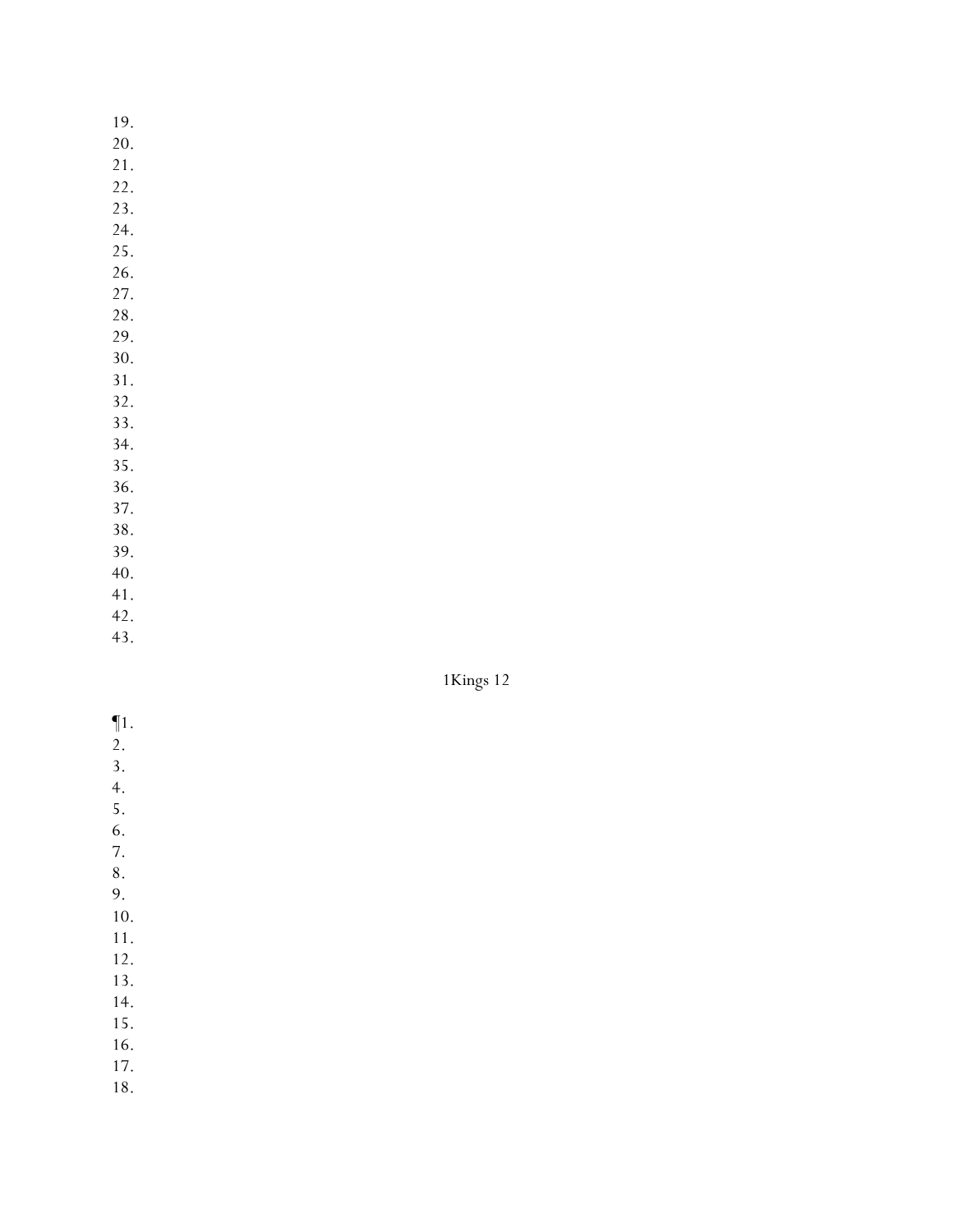- 19.
- 20.
- 21.
- 22.
- 23.
- 24.
- 25.
- 26.
- 27.
- 28. So the King took counsel and made two golden calves. Then he said to them, "It is too much for *y*ou to go up to Jerusalem. Behold your gods, O' Israel, that brought you up from the land of Egypt!"
- 29. And he set the one in Bethel, and put the other in Dan.
- 30. And this thing became sin. And the people went before one *or the other*, *even* to Dan.
- 31. And he built temples on the high places, and he ordained priests from all the people, who were not of the sons of Levi.
- 32.
- 33.

- ¶1.
- 2.
- 3.
- 4.
- 5.
- 6.
- 7. And the king said to the man of God, "Come to the house with me and refresh yourself, and let me give you a gift."
- 8. But the man of God said to the king, "Even if you would give me half your house, I will not come with you, nor will I eat bread or drink water in this place.
- 9. For thus was it commanded me by the word of Jehovah, saying, 'You shall not eat bread, and you shall not drink water, and you shall not return by the road that you came.' "
- 10.
- 11.
- 12.
- 13.
- 14.
- 15.
- 16.
- 17.
- 18.
- 19.
- 20.
- 21.
- 22.
- 23.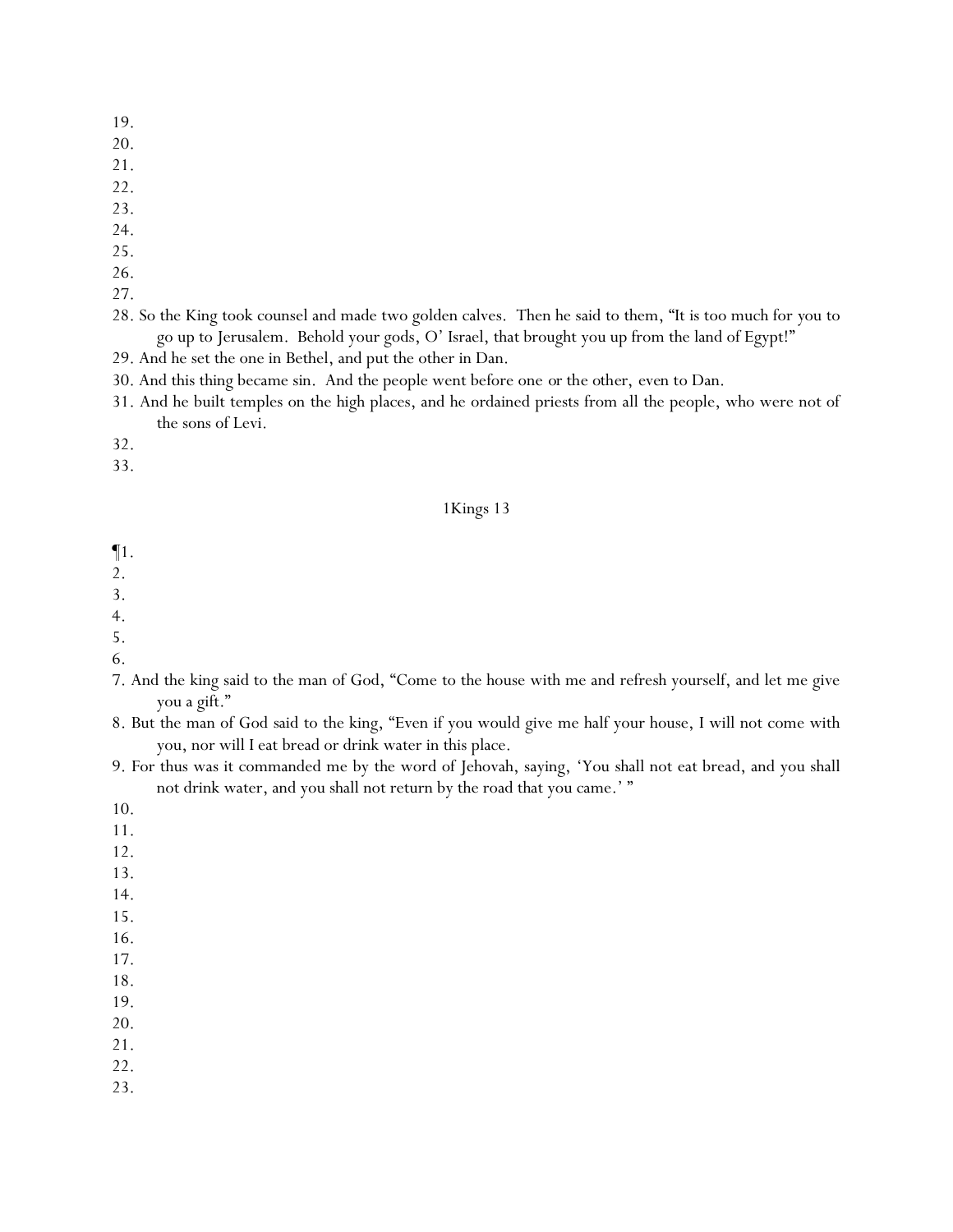- 24.
- 25.
- 26.
- 27.
- 28.
- 29.
- 30.
- 31.
- 32. 33.
- 34.

1Kings 14

- ¶1.
- $\overline{2}$ .
- 3.
- 4.
- 5. 6.
- 7.
- 8.
- 9.
- 10. 11.
- 12.
- 13.
- 14.
- 15.
- 16.
- 17.
- 18. 19.
- 20.
- 21.
- 22.
- 23.
- 24.
- 25.
- 26.
- 27. 28.
- 29.
- 30.
- 31.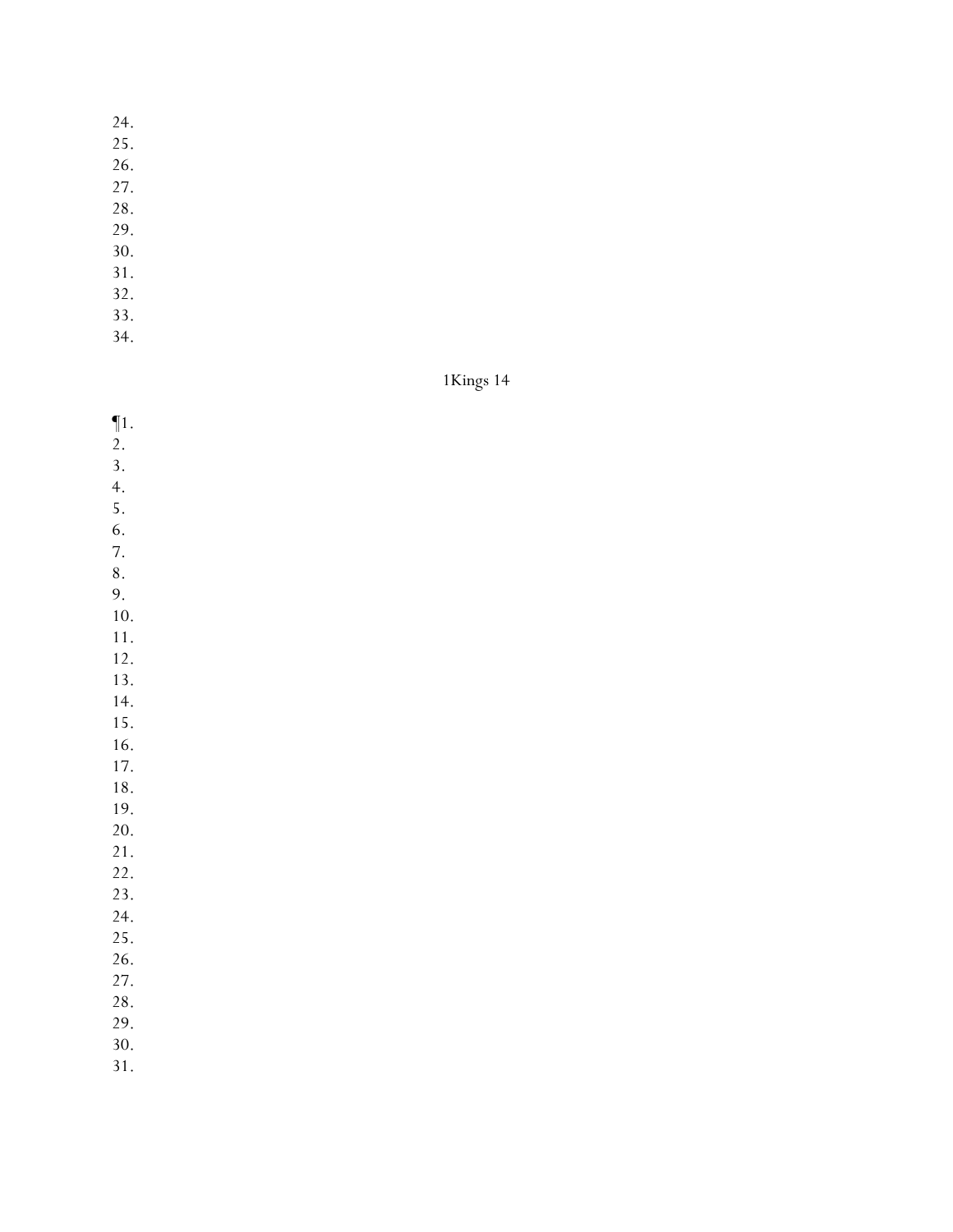¶1. 2. 3. 4. 5. 6. 7. 8. 9. 10. 11. 12. 13. Morever, he also removed his mother, Maacah, from being queen-mother because she made an abomination for Asherah, and Asa cut down her abomination and burned it by the brook Kidron. 14. But the high places were not taken away; still, Asa's heart was perfect with Jehovah all his days. 15. 16. 17. 18. 19. 20. 21. 22. 23. 24. 25. 26. 27. 28. 29.

- 30.
- 31.
- 32.
- 33.
- 34.

- ¶1.
- 2.
- 3.
- 4.
- 5.
- 
- 6.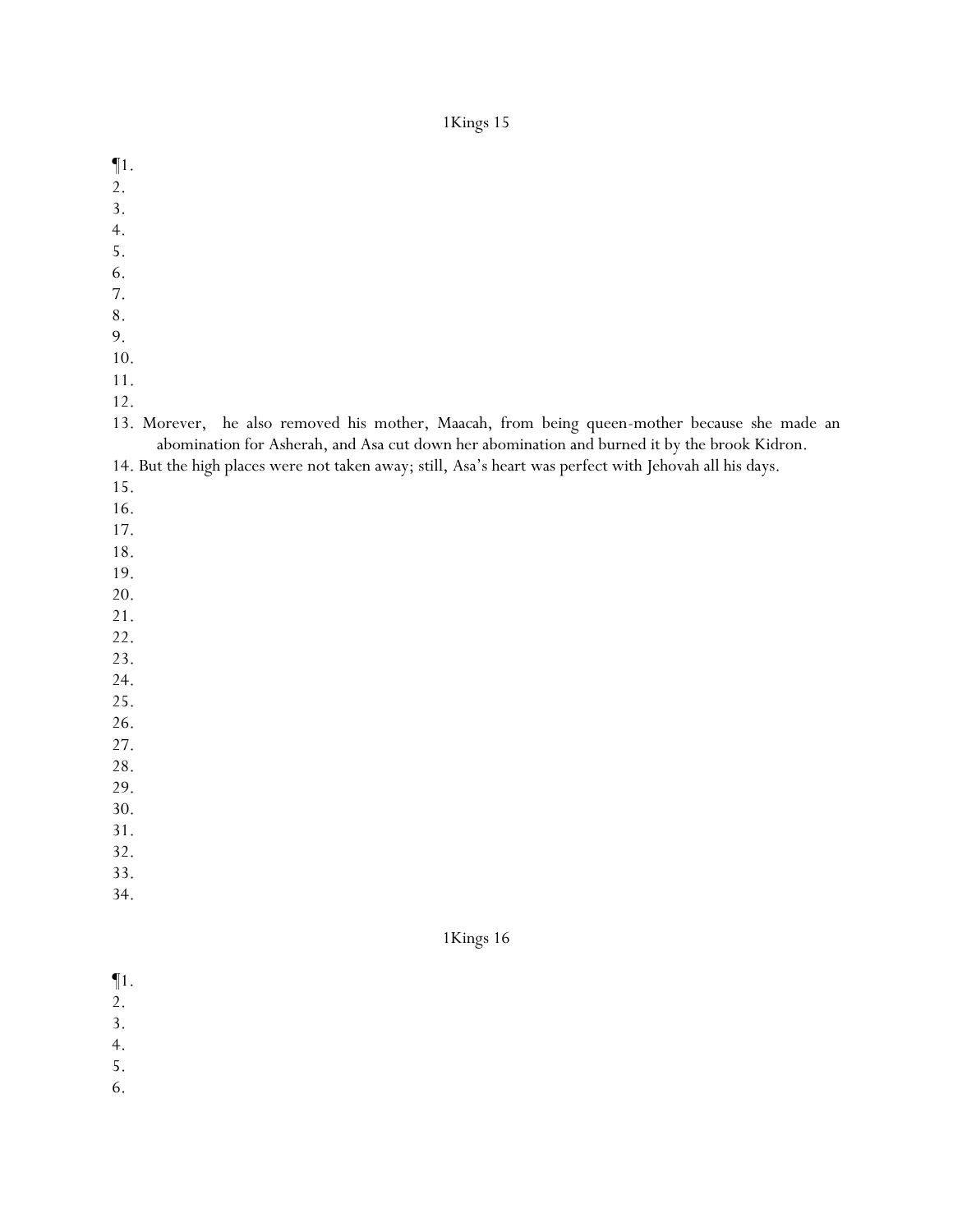- 7.
- 8.
- 9.
- 10. 11.
- 12.
- 13.
- 14.
- 15.
- 16. 17.
- 18.
- 19.
- 20.
- 21.
- 22.
- 23.
- 24. 25.
- 26.
- 27.
- 28.
- 29.
- 30. 31.
- 32.
- 33.
- 34.



- ¶1.
- $\overline{2}$ .
- 3.
- 4.
- 5.
- 6.
- 7.
- 8.
- 9.
- 10. 11.
- 12.
- 13.
- 14.
- 15.
-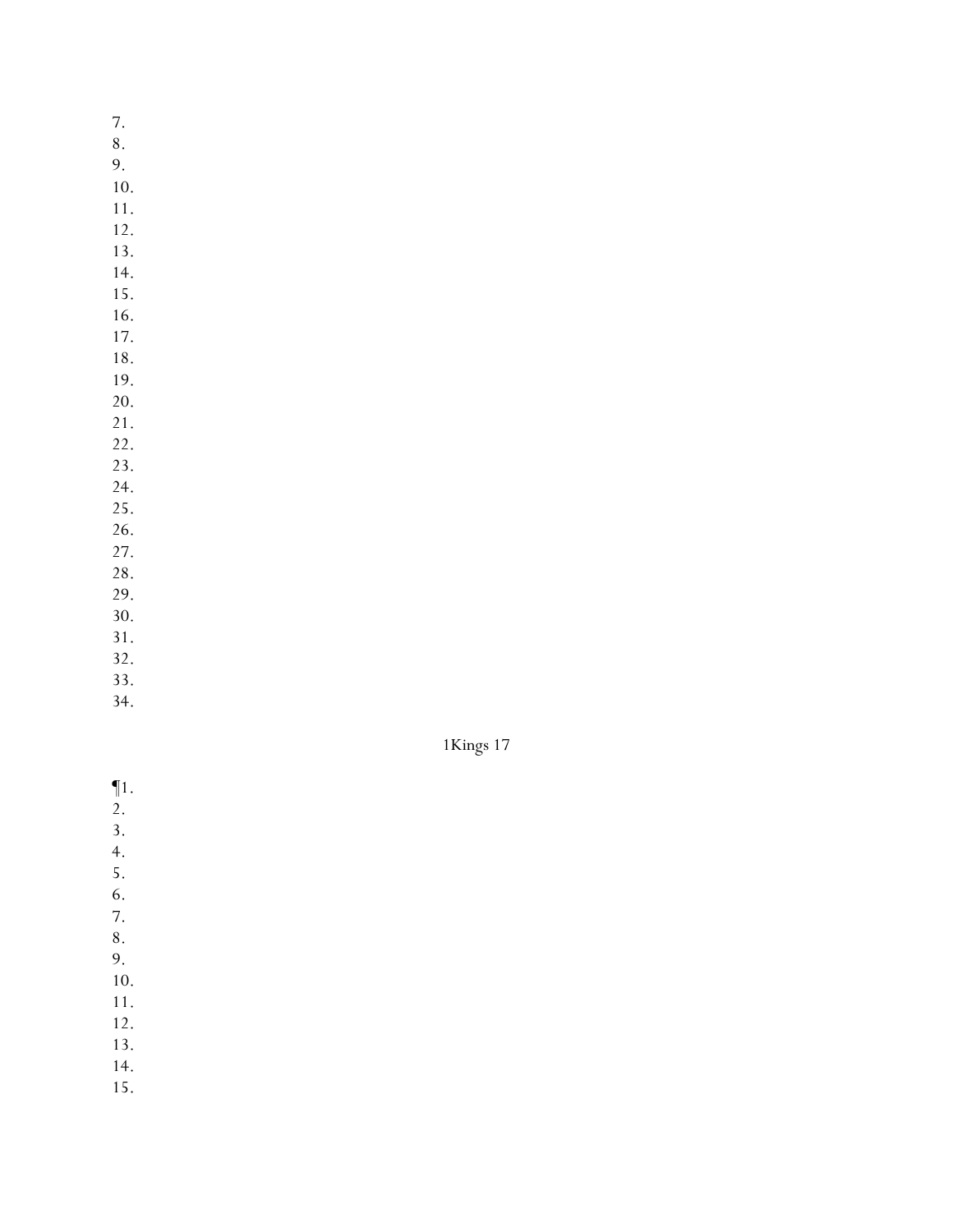- 16.
- 19.
- 20.
- 21.
- 22.
- 23.
- 24.

| 1 Kings | L | 8 |
|---------|---|---|
|---------|---|---|

| $\P1.$                                               |
|------------------------------------------------------|
| 2.                                                   |
| 3.                                                   |
| 4.                                                   |
| 5.                                                   |
| 6.                                                   |
| 7.                                                   |
| 8.                                                   |
| 9.                                                   |
| 10.                                                  |
| 11.                                                  |
| 12.                                                  |
| 13.                                                  |
| 14.                                                  |
| 15.                                                  |
| 16.                                                  |
| 17.                                                  |
| 18.                                                  |
| 19.                                                  |
| 20.                                                  |
| 21. How long will you hobble around on two opinions? |
| 22.                                                  |
| 23.                                                  |
| 24.                                                  |
| 25.                                                  |
| 26.                                                  |
| 27.                                                  |
| 28.                                                  |
| 29.                                                  |
| 30.                                                  |
| 31.                                                  |
| 32.                                                  |
| 33.                                                  |
|                                                      |
| 34.<br>35.                                           |
|                                                      |
| 36.                                                  |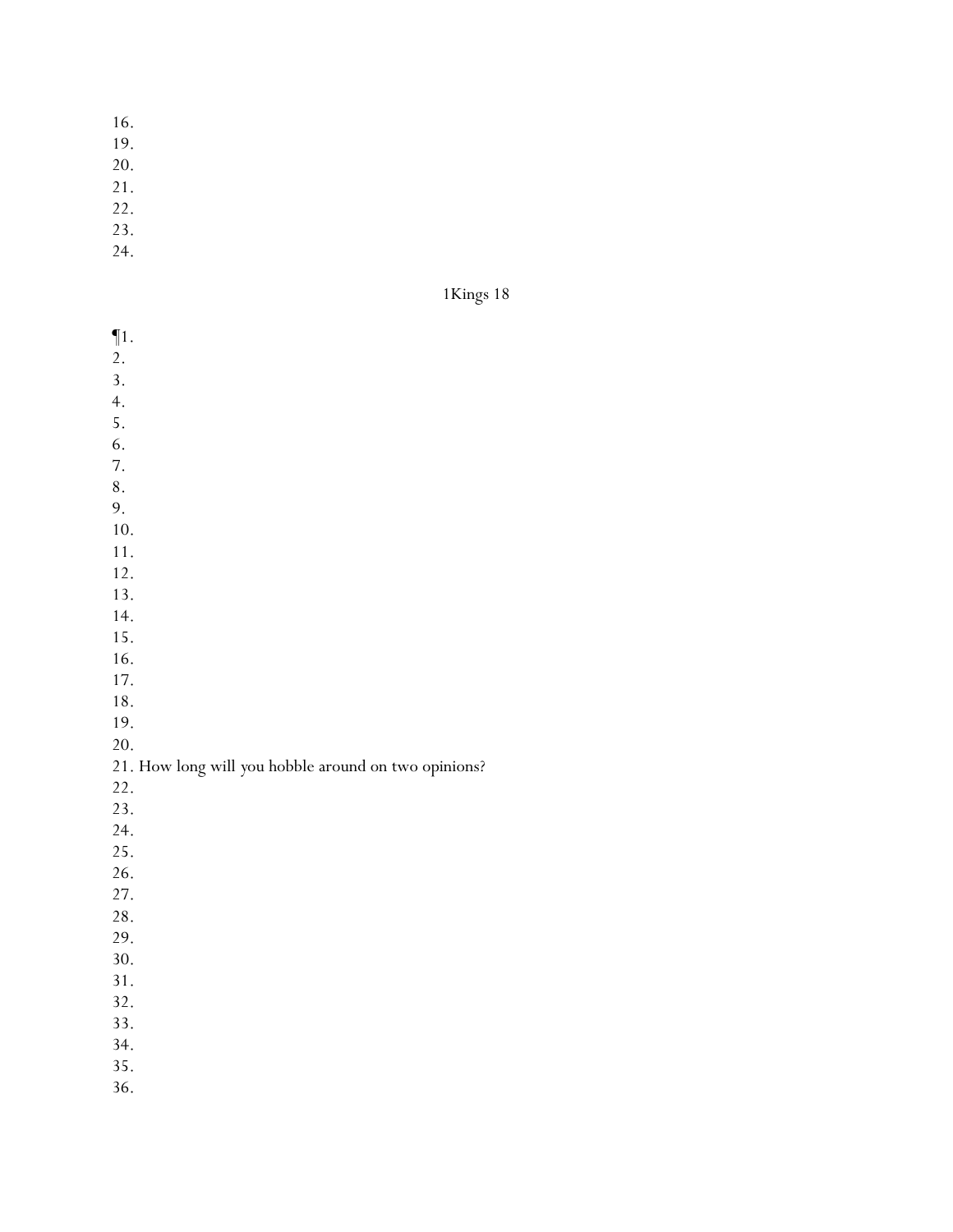- 37.
- 38.
- 39.
- 40.
- 41.
- 42.
- 43.
- 44.
- 45.
- 46.

1Kings 19

- ¶1.
- 2.
- 3.
- 4.
- 5.
- 6.
- 7.
- 8.
- 9.
- 10.
- 11.
- 12. and after the earthquake was a fire, but Jehovah was not in the fire; and after the fire was a voice, a low whisper.
- 13. And when Elijah heard it, he covered his face with his cloak, and went out and stood at the mouth of the cave. And, behold, a voice came to him and said, "Why are you here, Elijah?"
- 14.
- 15.
- 16.
- 17.
- 18.
- 19.
- 20.
- 21.

- ¶1.
- 2.
- 3.
- 4.
- 5.
- 6.
- 7.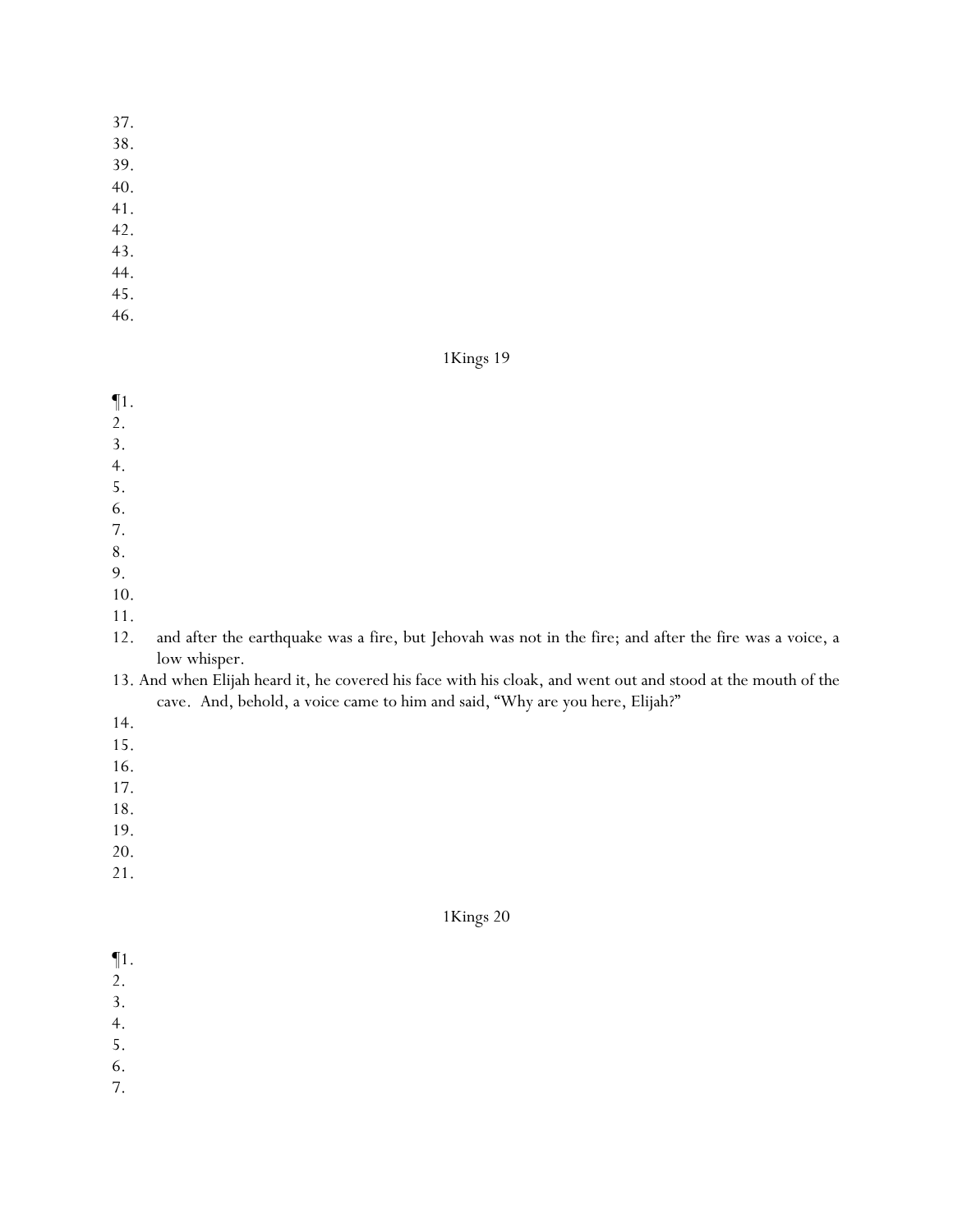- 8. 9. 10. 11. 12. 13. 14. 15. 16. 17. 18. 19. 20. 21. 22. 23. 24. 25. 26. 27. 28. 29. 30. 31. 32. 33. 34. 35. 36. 37. 38. 39. 40.
- 41.
- 42.
- 43.

- $\P1$ .
- $\overline{2}$ .
- 3.
- 4.
- 5.
- 6.
- 7.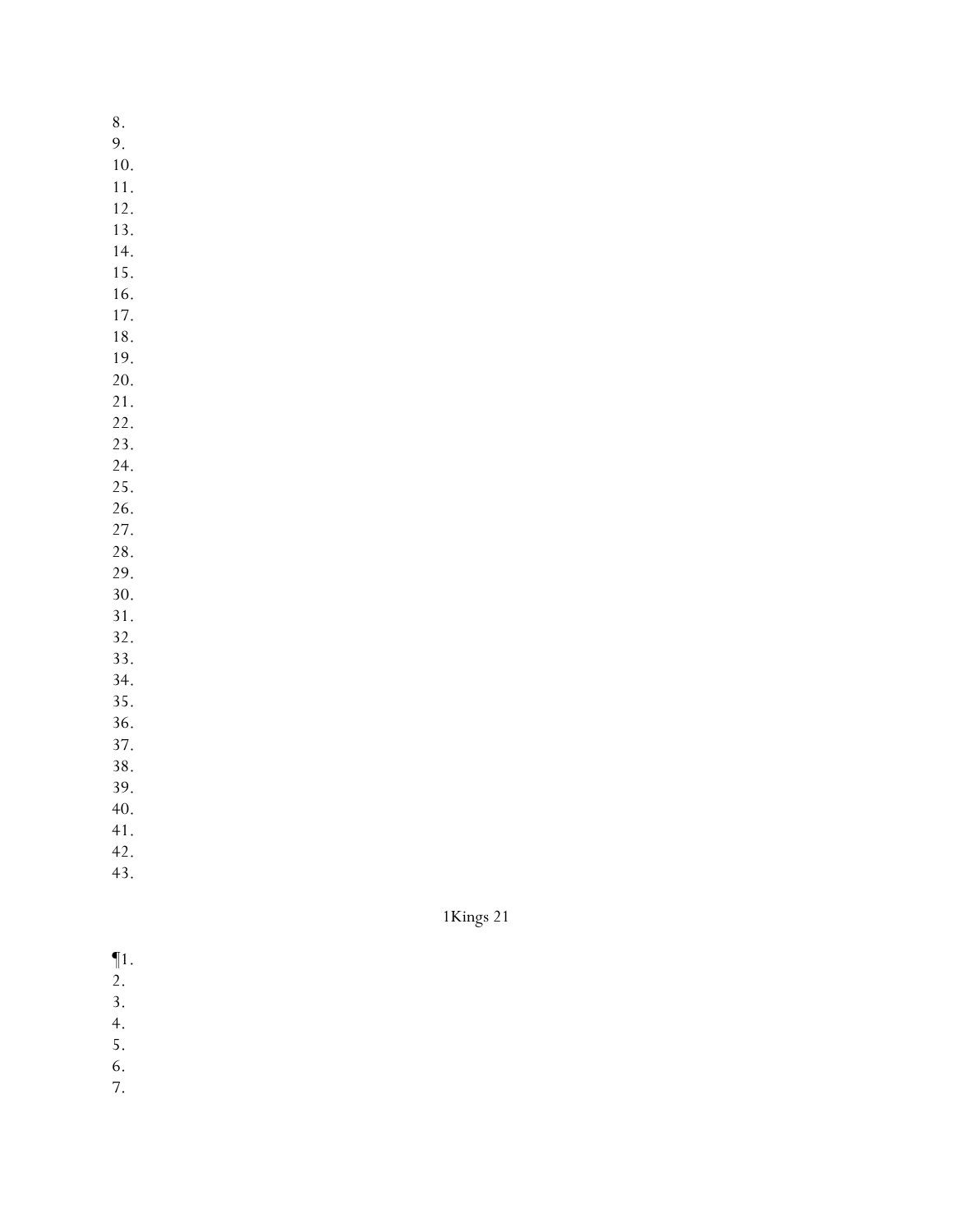- 8.
- 9.
- 10.
- 11.
- 12.
- 13.
- 14.
- 15.
- 16.
- 17.
- 18.
- 19. And he said, "I saw the LORD sitting on His throne and all the host of heaven standing about Him, to His right and to His left.
- 20. And the LORD said, 'Who will entice Ahab to go up and die at Ramoth-gilead?' And one answered this way, while another was answering that way.
- 21. Then a spirit there came forth and stood before the LORD, and said, 'I will persuade him.' And the LORD said to him, 'How?'
- 22. And he said, 'I will go forth, and I will be a lying spirit in the mouth of all his prophets.' And He said, 'You will entice him, and you will surely succeed. Go on, and do so!'"
- 23.
- 24.
- 25.
- 26.
- 27. 28.
- 29.

¶1. 2. 3. 4. 5. 6. 7. 8. 9. 10. 11. 12. 13. 14. 15. 16. 17.